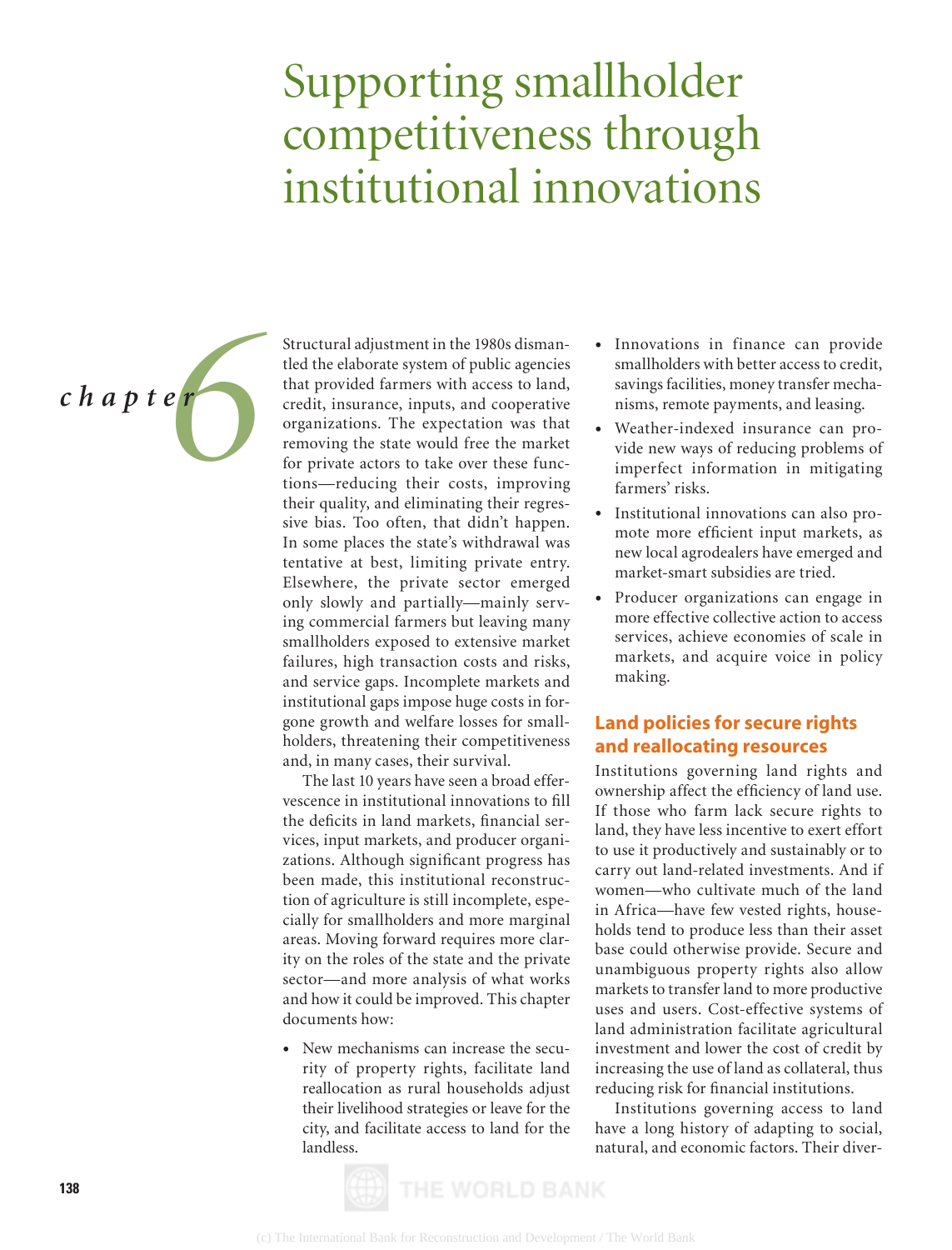sity reflects land's value not only as a factor of production but as a source of status, cultural identity, and political power. Designing property rights that support efficient land use and recognize the multiplicity of rights, particularly for women and indigenous groups, is a highly complex issue that requires further exploration. Land policies were often adopted less to increase efficiency than to further the interests of dominant groups, making land issues politically charged. This section addresses how recent institutional and technological innovations can help deal with such legacies, increase the security of tenure, and provide broadbased access to land to maximize its contribution to agricultural competitiveness and economic development.

#### *Enhancing tenure security*

Providing land owners or users with security against eviction enhances their competitiveness by encouraging land-related investment, as numerous studies show.<sup>1</sup> Earlier interventions to improve tenure security focused almost exclusively on individual titling, but this can weaken or leave out communal, secondary, or women's rights. Moreover, the process of titling can be used for land-grabbing by local elites and bureaucrats. So, although individual titling is still appropriate in many cases, it needs to be complemented by new approaches to securing tenure.

*Recognizing customary tenure.* In many countries, vast expanses of land held under customary tenure do not enjoy legal protection, often because of legislation from colonial times. For example, many African jurisdictions considered most land to be "state land." Those who had cultivated such land for generations received only precarious tenure rights and could lose their land—say, to make room for "strategic" investments—with little or no compensation. Over the last decade, a large number of African countries adopted a wave of new land laws to recognize customary tenure, make lesser (oral) forms of evidence on land rights admissible, strengthen women's land rights, and establish decentralized

land institutions.<sup>2</sup> With greater knowledge of such laws, land-related investments and productivity increase, as evidence from Uganda suggests. With fewer than a third of households informed about the law, further efforts to disseminate information could have a large impact. $3$ 

Communal lands and common property resources, including grazing and indigenous lands, are a special case of customary tenure. In addition to their productive value, they are often important as safety nets for the poor because of the cultural values embodied in them. But they are vulnerable to degradation and appropriation by powerful chiefs, outsiders, and bureaucrats. Increasing access to and the productivity of such resources can be achieved by the following:

- Formalizing customary laws in ways that are participatory and reflect the diversity of the ethnic, historical, and social construction of land.<sup>4</sup> Delineating legally valid boundaries, identifying existing rights that may overlap or be of a seasonal nature (between herders and sedentary agriculturalists), and registering them as appropriate.
- Vesting day-to-day management decisions in an accountable body that functions transparently—say, as a legally incorporated user group with clear rules for conflict resolution that are respected by all involved.
- Making evolution to more formal types of tenure possible through a well-defined and transparent process. In Mexico certified individual land plots in ejido communities can become fully transferable freehold land through a qualified vote by the assembly. But the fact that fewer than 15 percent of *ejidos* chose full titling shows that many users see that the benefits of maintaining communal relations can be greater than those from individualization of rights.

*Documenting land rights.* While legal recognition of existing rights is an indispensable first step, there is often demand to demarcate plots and issue certificates

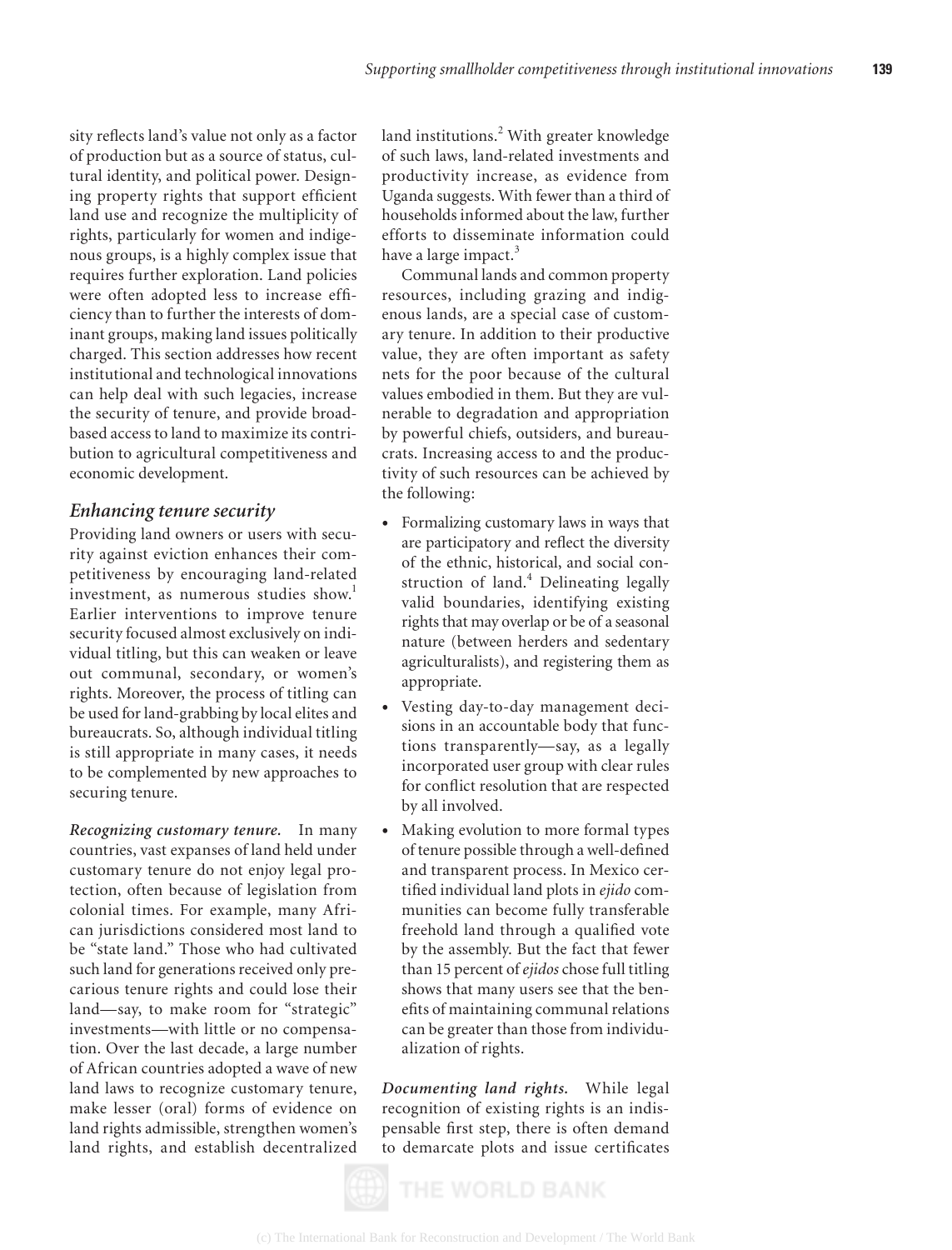to reduce boundary disputes and facilitate land transactions. High survey standards and the associated costs under traditional technology—between \$20 and \$60 per parcel<sup>5</sup>—have been a major obstacle to broader implementation. But recent advances in technology—particularly the widespread availability of satellite imagery and handheld global positioning system (GPS) devices, together with institutional arrangements that put local actors in charge of systematic adjudication—can greatly reduce the cost of issuing certificates for boundaries with reasonable accuracy. Experience points to considerable demand for these land certification programs, as in Ethiopia (box 6.1).

Where women have a main role in cultivation, their land rights affect productivity and investment.<sup>6</sup> In addition, with land as a

# **BOX 6.1** Benefits from community-driven land *certifi cation in Ethiopia*

Thanks to the promising results from issuing land-use certificates to about 632,000 households in Tigray in 1998/99, other Ethiopian regions have embarked on a large-scale certification effort, issuing land-use certificates to about 6 million households (18 million plots) in 2003–05.

The process starts with local awareness campaigns, sometimes with the distribution of written material, followed by elections of land-use committees in each village. After a period of training, these committees resolve existing conflicts, referring cases that cannot be settled amicably to the courts. This is followed by demarcation and surveys of undisputed plots in the presence of neighbors, with subsequent issuance of land-use certificates that, for married couples, include names and pictures of both spouses<sup>7</sup> but no sketch map or corner coordinates.

Because land remains state owned with strong restrictions on transfers, certificates document only inheritable use rights. Even so, more than 80 percent of respondents in a nationwide survey indicated that certification reduced conflicts, encouraged them to invest in trees and soil conservation and to rent out land, and improved women's situations. They also felt that having a certificate would increase the possibility of getting compensation in cases of land taking. Many expect demarcation of communal land to reduce encroachment (76 percent) and increase soil conservation (66 percent).

A rough estimate puts the cost of certificates at only \$1 a plot, in large part because local inputs to conflict resolution and surveying are voluntarily provided by local land-use committees. Adding handheld GPS with accuracy to less than one meter to record corner coordinates would increase these costs by about 60 cents. With modern technology making low-cost approaches more feasible, systematic certification could help implement new land legislation in Africa and beyond. Without mechanisms to keep records up to date, however, the effect may be short lived. Estimates for the Amhara Region suggest that updating should be possible at about 65 cents per transaction.

Demand for certificates is strong: 95 percent of households outside the program would like to acquire one, 99 percent of those with a certificate would be willing to pay an average of \$1.40 to replace a lost certificate, and 90 percent (most of them willing to pay) would like to add a sketch map.

Although the positive impact of certificates is likely reduced by current policies that restrict land rental and prohibit sales or mortgaging of land, certification can be a step toward a broader process of land policy reform.

*Source:* Deininger and others 2007.



key asset, land rights are critical for women's

But legal reforms that clash with traditional power arrangements may be indifferently enforced. Examples, many of them from Asia or Latin America, show that to minimize clashes, a mix of mediation and raising awareness can complement other programs to allow landholders to effectively exercise their rights. For example, Mexico's *ejido* system now includes mediation to protect the property rights of women. In Nicaragua a program to title land rights in the names of both spouses included consultations with the indigenous population to clarify both communal and collective rights.

*Expanding options for conflict resolution.* In many developing countries a large share of court cases involve land-related disputes. Apart from clogging courts and stifling investment, unresolved conflicts can depress the productivity of land use. In Uganda productivity on plots under dispute is less than a third that on undisputed plots.<sup>9</sup> Traditional institutions can resolve some localized disputes, but they are not well equipped to address disputes that cut across groups belonging to different communities—for example, between nomads and sedentary agriculturalists, across ethnic boundaries, or between individuals and the state. Traditional institutions also tend to be under the control of men and favor men in disputes with women, such as those over inheritance rights.10 Expanding the options to resolve land conflicts systematically and out of court can have large benefits, especially for the poor and for women who otherwise are seldom able to enforce their legal rights, as demonstrated in Ethiopia and India.<sup>11</sup>

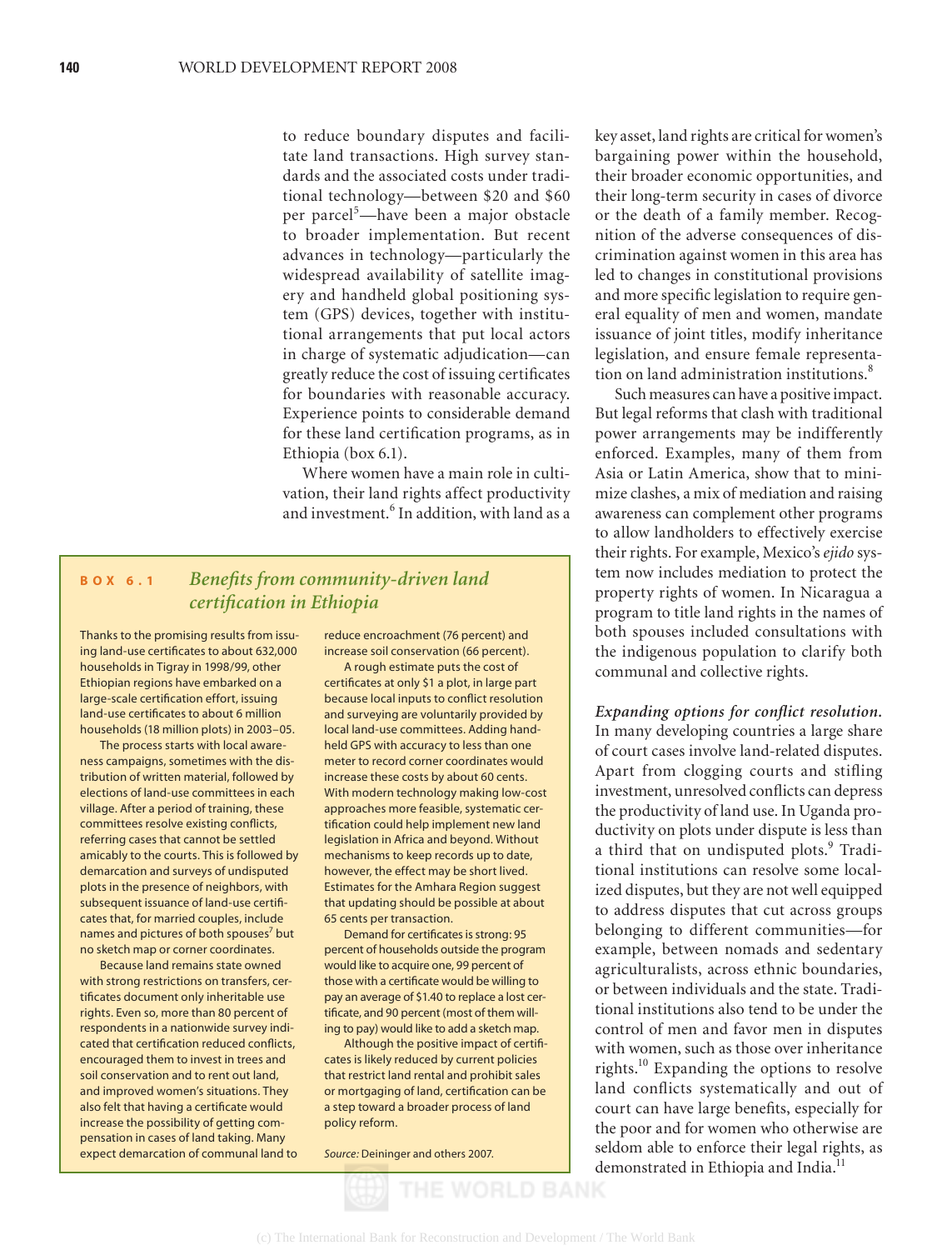*Modernizing land administration.* In many countries, land administration is one of the most corrupt public services. Irregularities and outright fraud are frequent in allocating and managing public lands. The rents can be large. In India, bribes paid annually by users of land administration services are estimated at  $$700$  million,<sup>12</sup> three-quarters of the public spending on science, technology, and environment. In Kenya, land grabbing by public officials, systemic during 1980–2005, was "one of the most pronounced manifestations of corruption and moral decadence in our society."<sup>13</sup> Modern technology and partnerships with the private sector can yield quick benefits. One example: computerizing records in the Indian state of Karnataka is estimated to have saved users \$16 million in bribes.<sup>14</sup> Automating registration and the associated land valuation allowed outsourcing to the private sector, which significantly improved access to the service and cut stamp duties from 14 percent to 8 percent, while quadrupling tax revenue from \$120 to \$480 million.15

Land administration institutions will be viable in the long term and independent from political pressure only if they can sustain their operations financially, without charging more than users are willing to pay. Although the reforms to make them more efficient are well known, with their effectiveness repeatedly shown (box 6.2), implementation faces strong resistance from interests benefiting from the status quo.

#### *Access to land*

*Enabling land rental markets.* Getting land markets to work is fundamental where new options emerge for households to diversify livelihoods and eventually leave agriculture. In developed countries, about 50 percent of farmland is rented, often under sophisticated contracts. In most developing countries, by contrast, land rental markets are atrophied. However, land rentals are increasing where they had not been practiced extensively earlier—as in Eastern Europe;<sup>16</sup> in Vietnam, where rental participation quadrupled to 16 percent in five years; $17$  and in China, where rentals allow rural communities to respond to large-scale out-migration (box 6.3).

# **BOX 6.2** Improving the efficiency of land *administration services in Georgia*

Georgia established a single national land administration agency, made all information publicly available on the Internet, put licensed private surveyors in charge of conducting surveys, and drastically cut staff (from 2,100 to 600) while increasing salaries eightfold. To keep the registry financially independent, the registry law was revised, a free legal consultation established, and the fee structure adjusted.

The time for property registration fell from 39 days to 9 days, and the associated cost decreased from 2.4 percent to 0.6 percent of property value, with attendant benefits for land users-evidenced by greater rental and sales market activity and more mortgages and credit by private and agricultural lenders.

*Source:* Dabrundashvili 2006.

If tenure is insecure or restrictions constrain land leasing, productivity-enhancing rental transactions will not fully materialize or the poor may be excluded. In the Dominican Republic, Nicaragua, and Vietnam, insecure land ownership reduced the propensity to rent and limited transactions to preexisting social networks. $^{18}$  In Ethiopia, fear of losing the land, together with explicit rental restrictions, was the main reason for suboptimal performance of rental markets.<sup>19</sup> In India, tenancy restrictions reduce productivity and equity (box 6.4). Replacing them with policies that facilitate renting would improve access to land by those remaining in the rural sector.

*Strengthening land sales' markets.* Sales markets for acquiring land increase investment incentives and provide a basis for using land as collateral in credit markets. However, imperfections in other markets, and expectations of future land price increases, affect markets for land sales more than those for rentals, implying that sales would not necessarily transfer land to the most productive producers. Historically, most land sales happened under distress, requiring defaulting landowners to cede their land to moneylenders, who could amass huge amounts of it.<sup>20</sup>

Data on land sales over 20 years in India reveal some peculiar features of land sales markets:

• Land went to better cultivators and from land-abundant to land-scarce households, allowing the land-scarce to improve their welfare without making sellers worse off. But sales markets are thinner, more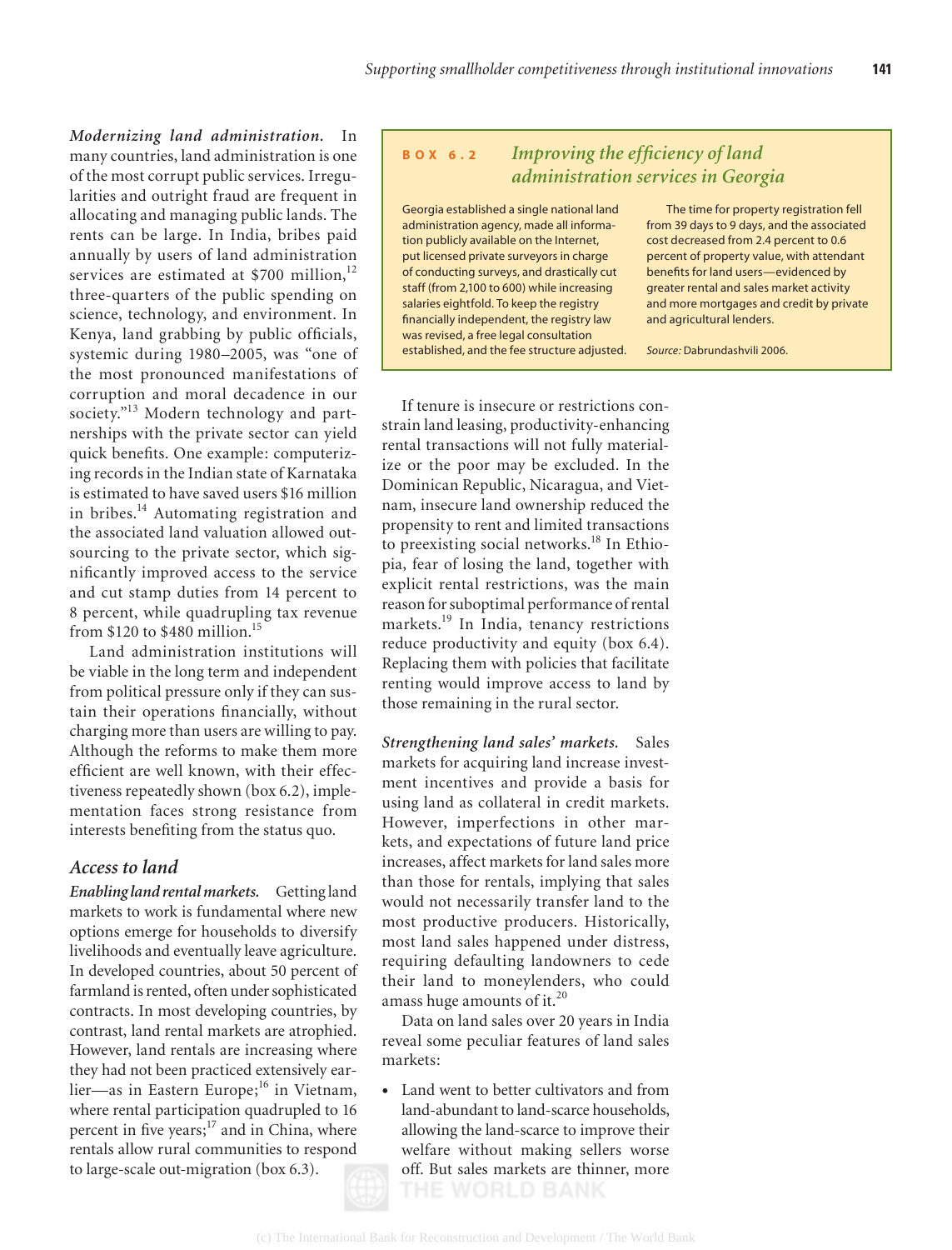## **BOX 6.3** *How land rentals can increase productivity and equity in China*

Land rental markets can contribute much to rural diversification and income growth in a rapidly growing economy. Look at China. After the introduction of the household responsibility system in 1978, land-use rights were allocated on a per capita basis, leading to an egalitarian land "ownership" structure, with land also functioning as a social safety net. Although households held 15-year land-use contracts, administrative reallocation—in clear breach of contractual obligations—was regularly practiced in response to population growth or to make land available for nonagricultural purposes. But with rural-urban migrants tripling from 5 percent of the total labor force in 1988 to 17 percent (or 125 million migrants) in 2000, the limits of exclusive reliance on administrative allocations became obvious.

Decentralized land rentals, which complemented and eventually replaced administrative reallocations, have proven just as equitable but significantly more productive. A national

sample with information on the two parties in land transactions highlights the impact of land rentals on occupational structures, land productivity, and welfare:

- Land rentals transformed the occupational structure. While almost 60 percent of those renting out their land relied on agriculture as their main source of income before entering rental markets, only 17 percent continued to do so—while 55 percent migrated (up from 20 percent) and 29 percent engaged in local nonfarm activity (up from 23 percent).
- Land rentals also increased productivity. Net revenue on rented plots rose by about 60 percent, supporting the notion that rental markets, by transferring land to better farmers from those with low ability or little interest in agriculture, can improve rural welfare. Renters—who generally had less land, more family labor, and lower levels of assets and education—received about two-thirds of

the gains, with the rest going to landlords in rents.

• Net income for both renters and landlords increased—respectively by 25 percent and by 45 percent (partly due to migration income)—in a very equitable way.

This shows the importance of wellfunctioning land rental markets in a context of strong nonagricultural growth and migration. But many producers still feel constrained by insecure property rights. To allow land markets to better respond to the needs of a changing economy, recent initiatives, especially the 2003 Rural Land Contracting Law, aim at strengthening farmers' property rights and reducing the scope for discretionary intervention by officials.

*Sources:* Benjamin and Brandt 2002; Brandt, Rozelle, and Turner 2004; Cai 2003; Deininger and Jin 2005; Kung and Liu 1997.

affected by life-cycle events, and less redistributive than those for rentals.

- Climate shocks increased the probability of distress land sales, although mitigated by local safety nets (employment guarantees) and access to credit from banks. $^{21}$
- Although land ownership ceilings imposed by "reform" may have played a role, land sales and purchases did more than land reform to equalize India's land ownership.<sup>22</sup>

This implies little justification for policy measures to restrict land sales, especially because they tend to drive transactions underground and undermine access to formal credit without addressing the underlying problems of asymmetries in power, information, and access to insurance. Safety nets and other measures, including redistributing land, are more appropriate than constraints on sales to deal with these problems and prevent distress sales. Land taxes can curb speculative demand and encourage better land use, while providing revenue for local governments to fulfill their functions. $^{23}$ 

*Making land reform more effective.* In countries with highly unequal land own-

ership, land markets are no panacea for addressing structural inequalities that reduce land productivity and hold back development. ${}^{24}$  To overcome such inequalities, ways of redistributing assets, such as land reform, are needed. Postwar Japan, the Republic of Korea, and Taiwan (China) show that land reform can improve equity and economic performance. But there are many cases where land reform could not be fully implemented or even had negative consequences. Evictions of tenants or changes of land use ahead of legislation that would have given greater security to tenants or allowed expropriation of underused land often made prospective beneficiaries worse off or prompted land owners to resort to even less-efficient techniques.<sup>25</sup>

If land is transferred through redistributive land reform, improvements in access to managerial skills, technology, credit, and markets are essential for the new owners to become competitive. Some tenancy reforms have proved highly effective, $^{26}$  but measures to clarify ownership rights are needed to avoid disincentives for investments. Land reform through market exchange assisted by grants and technical assistance to selected beneficiaries shows promise, with Brazil the leading innovator,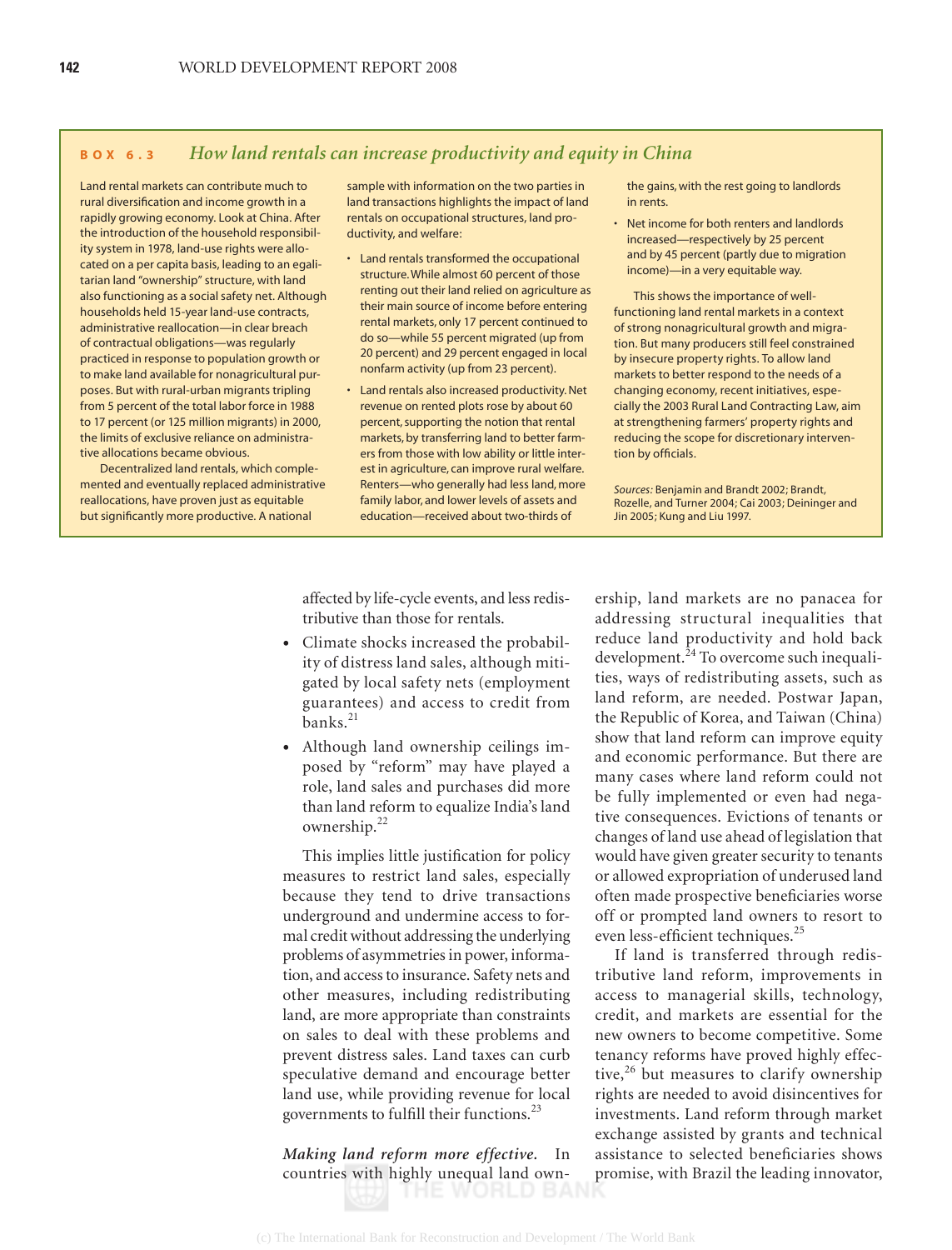but this approach deserves further analysis of costs and impacts. To be effective, any approach to land reform must be integrated into a broader rural development strategy using transparent rules, offering clear and unconditional property rights, and improving incentives to maximize productivity gains. Yes, it can enhance access to land for the rural poor. But to reduce poverty and increase efficiency, reform requires a commitment by government to go beyond providing access to ensuring the competitiveness and sustainability of beneficiaries as market-oriented smallholders.

# **Financial services for smallholders**

The ability of agricultural enterprises and rural households to invest for the long term and make calculated decisions for risky and time-patterned income flows is shaped by an economy's financial services. Despite the rapid development of financial services, a majority of smallholders worldwide remain without access to the services they need to compete and improve their livelihoods. Broader access to financial services—savings and credit products, financial transactions, and transfer services for remittances—would expand their opportunities for more efficient technology adoption and resource allocation.

Financial services are delivered to rural populations by organizations that exist along a continuum from informal to formal, with the boundaries between categories often blurred. In general, formal financial institutions are licensed and supervised by a central authority. They include public and private commercial banks; stateowned agricultural or rural development banks; savings and loan cooperatives; microfinance banks; and special-purpose leasing, housing, and consumer finance companies. Informal providers of financial services include rotating savings and credit associations, money lenders, pawnshops, businesses that provide financing to their customers, and friends and relatives. In between stand financial nongovernmental organizations (NGOs), self-help groups, small financial cooperatives, and credit unions.

## **BOX 6.4** *Rental markets and the impact of restrictions in India*

Where tenants had few alternatives, landlords used land rentals to extract as much as possible. This led Indian policy makers to impose rent ceilings to protect tenants and to prohibit tenancy in many states. Partly as a result, reported land rental activity in India declined sharply, from 26 percent in 1971 to less than 12 percent in 2001, contrary to trends in other countries. Still, renting continues to be an important means of accessing land. More households rented land in 2001 than the total number that have benefited from land reforms since independence.

The assumptions underlying interventions in land rental markets may no longer hold, as a national survey that allows comparisons over time suggests. Instead of causing reverse tenancy, rental markets help land-scarce and laborabundant households with agricultural skills but little education—37 percent of them landless—to rent land from landabundant and wealthy households that take up nonagricultural employment.

Higher village incomes increase the propensity to rent, because wealthier households are more likely to move out of agriculture and rent out their land.

The equity impact of rental restrictions is shown by comparing the marginal product of one day of labor in agricultural self-cultivation (Rs 150 for males and females) with daily wages in the casual labor market (Rs 46 for males and Rs 34 for females). The (statistically significant) difference implies that, even after subtracting payments to the landlord, renting can improve household welfare considerably. Gender discrimination in casual labor markets would make renting particularly attractive for women, consistent with anecdotal evidence of rural women's use of self-help groups to rent land, often against the law. And eliminating land rental restrictions would facilitate moves into the rural nonfarm economy.

*Source:* Deininger, Jin, and Nagarajan 2006.

# *Lifting the pervasive financial constraints that perpetuate poverty*

Financial constraints are more pervasive in agriculture and related activities than in many other sectors, reflecting both the nature of agricultural activity and the average size of firms. Financial contracts in rural areas involve higher transaction costs and risks than those in urban settings because of the greater spatial dispersion of production, lower population densities, the generally lower quality of infrastructure, and the seasonality and often high covariance of rural production activities. So banks and other traditional for-profit financial intermediaries tend to limit their activities to urban areas and to more densely populated, more affluent, more commercial areas of the rural economy. Operating costs there are lower, loan sizes large enough to cover fixed transaction costs, and legal contracts more easily enforced.

The rural reality: few households and small firms can meet their need for credit and other financial services. In India a recent survey of 6,000 households in two states showed that 87 percent of the marginal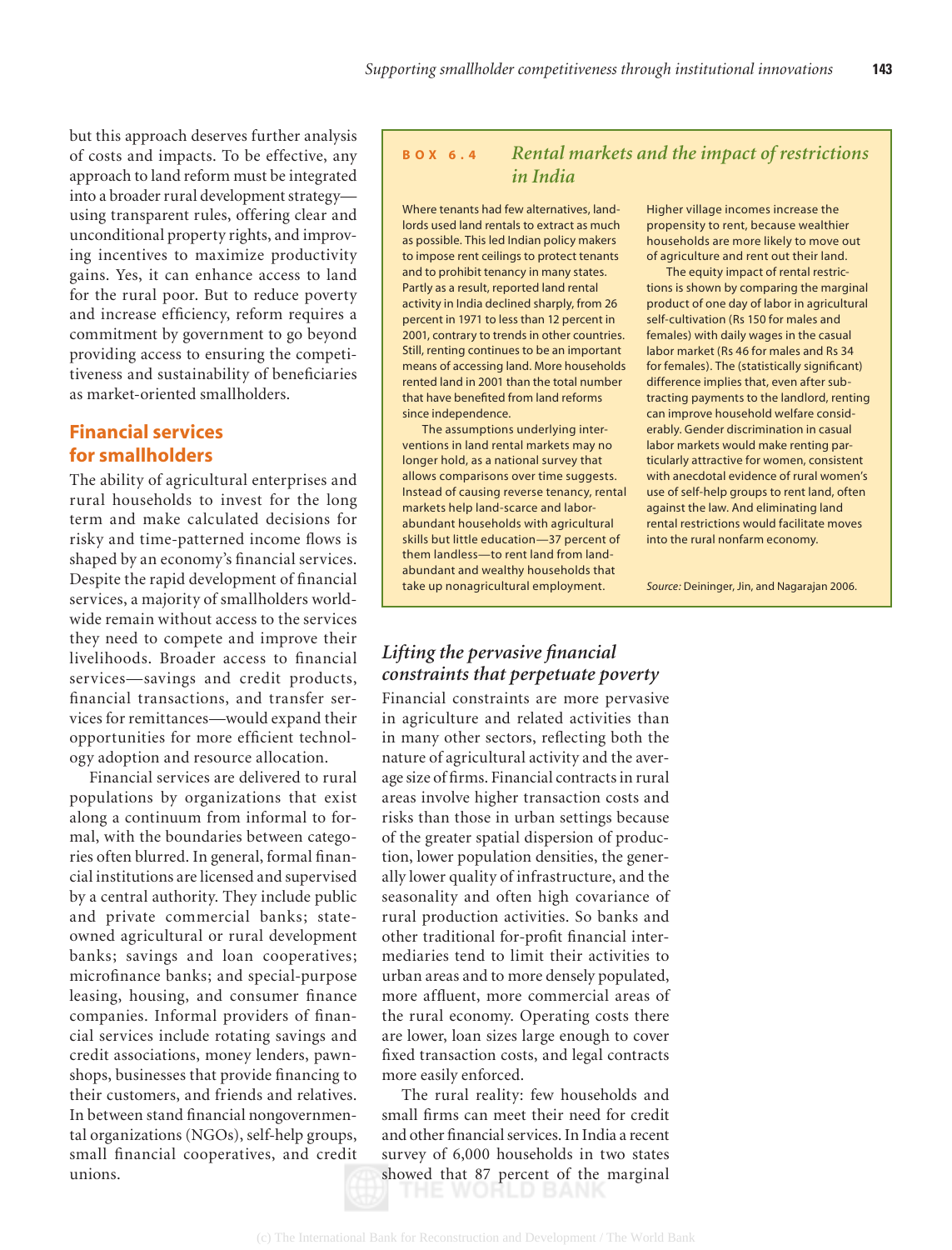farmers surveyed had no access to formal credit, and 71 percent had no access to a savings account in a formal financial institution. $^{27}$  Informal financial arrangements serve rural communities, but they tend to fragment along lines of household location, asset ownership, or membership in kin- or ethnic-based networks, all affecting the transaction costs of contracting, the size of the possible transactions, and the rate of interest charged. $^{28}$  There is thus a tremendous need for financial innovations that can place smallholders on a ladder of ascending financial market access-as well as for innovations that can complement financial services by managing the systemic risks that undercut their supply.

The costs of financial constraints for smallholders are huge—in forgone opportunities and in their exposure to risk. In rural Honduras, Nicaragua, and Peru, the credit-constrained population constitutes some 40 percent of all agricultural producers. Producers lacking credit use on average only 50 percent to 75 percent of the purchased inputs of unconstrained producers and earn net incomes (returns on land and family labor) between 60 percent and 90 percent of the unconstrained (figure 6.1).<sup>29</sup> In Central and Eastern Europe, nearly 50 percent of smallholders in five countries report financial constraints to be the major barrier to the growth and expansion of their enterprises.<sup>30</sup>

#### **Figure 6.1 Credit-constrained rural households use fewer inputs and have lower incomes**



The root of the problem is that lenders tend to offer only a limited menu of products, mainly with heavy collateral requirements. Wealthier farmers can obtain larger loans at lower cost from formal lenders because they can credibly pledge assets or future cash flows. Asset-poor households, by contrast, are limited to considerably smaller loans at much higher rates because they have to turn to lenders who must substitute costly monitoring for collateral. Poor farmers may also turn down loans, even if they qualify, because they are unwilling to bear the risk of losing collateral, termed "risk rationing."<sup>31</sup> In the studies of Honduras, Nicaragua, and Peru, 20, 40, and 50 percent of credit-constrained borrowers, respectively, are risk-rationed. Access to credit and insurance are thus closely tied conceptually and empirically and must be jointly improved to enhance access to credit.

The skewed access to credit can blunt employment and contribute to worsening the income distribution. Land market policies also become less effective if there are wealth-biased financial market constraints.

#### *Adapting microfi nance to reach smallholders*

The inadequacies of rural financial markets reflect real risks and real transaction costs that cannot simply be wished, or legislated, away. Innovations are required to permit more flexible forms of lending while guaranteeing that borrowers repay loans.

One approach to resolve these problems follows from the pioneering efforts of the Grameen Bank. Microfinance institutions (MFIs) open the menu of available contracts with new arrangements that substitute for collateral. They often have guidelines to favor groups—particularly women—excluded from borrowing through other channels. Many MFIs lend to local groups whose members select one another and share the liability for repaying loans, so local social capital substitutes for wealth as collateral. MFIs often target rural areas, where social capital is stronger.

This shared liability creates powerful incentives for rigorous peer selection and borrower monitoring, and it can work well when loans are used for a diversity of (quick

<sup>(</sup>c) The International Bank for Reconstruction and Development / The World Bank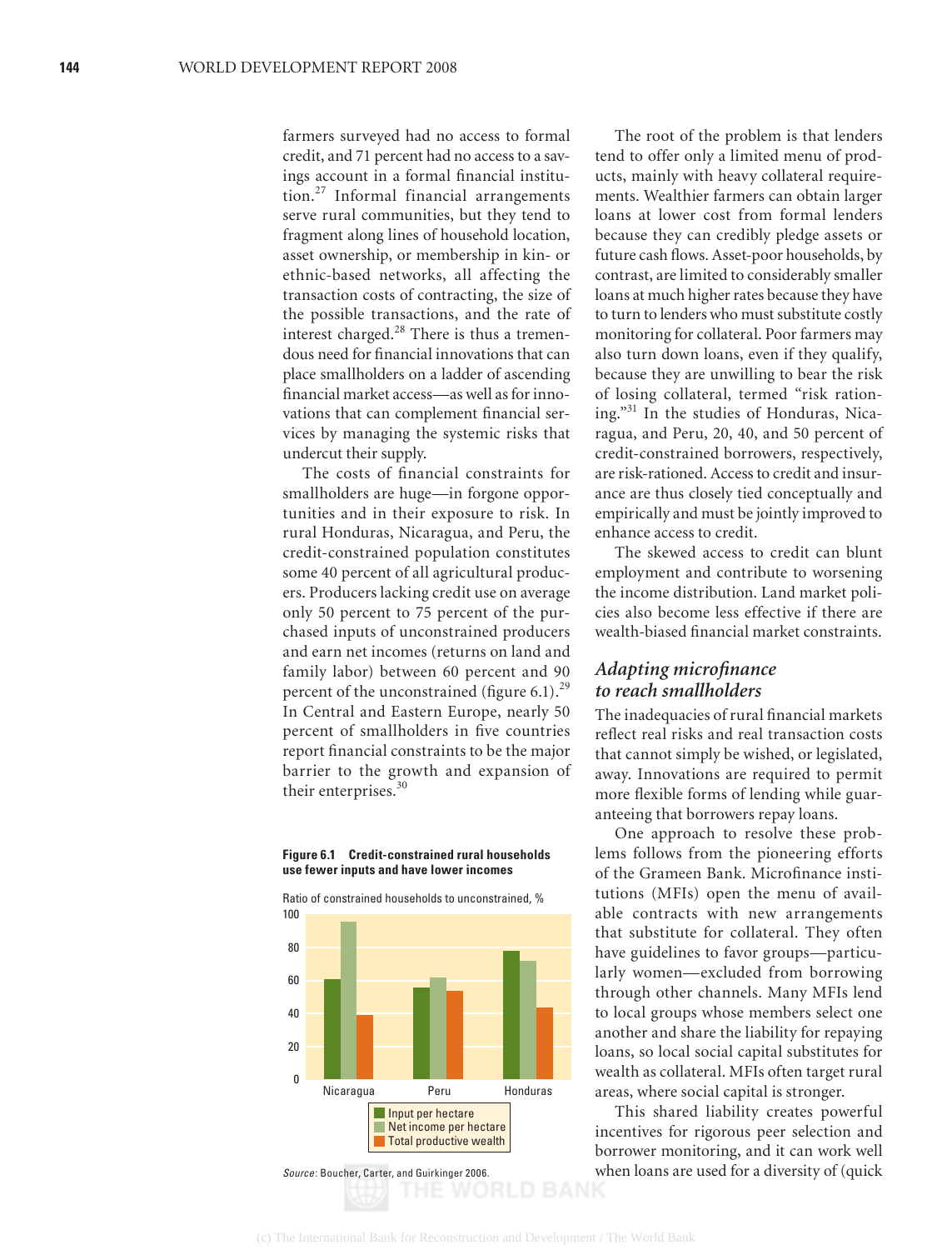turnaround) activities. However, it works less well for crop activities, where all producers are subject to a common set of weather risks (when one cannot pay, often no one can pay) and where project gestation periods are long and share the same timing. Weather risk also undermines the financial stability of local MFIs, and most explicitly limit their share of lending to agriculture to reduce exposure to risk. Moreover, many microfinance organizations have targeting criteria for maximum landholding that restrict their lending to agricultural activities.

To meet the underserved agricultural market, MFIs have begun to innovate.<sup>32</sup> FUNDEA in Guatemala has offered individual loans to agricultural producers of short-cycle tomatoes and other vegetable crops. It has adopted the value chain approach to financing inputs and outputs, using standing crops as collateral. Caja los Andes in Bolivia began to accept nonstandard collateral assets and lend to farmers well diversified across a range of agricultural and nonagricultural activities.<sup>33</sup> In 2006 it became a bank, Banco Los Andes Procredit, and agricultural loans now constitute 10 percent of its portfolio.

In short, while microfinance lending in agriculture is still small, there are hopeful signs that innovation will permit the microfinance movement to partially fill the agricultural void, at least for producers with small enterprises engaged in high-value activities, particularly animal husbandry and horticulture. There is a strong case for public policy support to search for, and pilot test, technological and institutional innovations that reduce the costs and risks of doing business. Many of the newly developed innovations may have the character of a public good, because innovations by one lender may be quickly adopted by another. This justifies public support for promising start-ups to enable them to reach scale and become financially viable within predetermined time periods.

Reformed financial regulations, coupled with better financial infrastructure, could also boost access to financial services in many countries. Forty developing and transition economies still have interest rate ceilings that make it difficult for MFIs to

survive without resorting to nontransparent fees.34 Other regulations make it nearly impossible for MFIs to mobilize savings and accept deposits. Recognizing this, India recently passed a new microfinance law reducing the amount of start-up capital an MFI was required to have before it could take deposits. Such reforms need to balance protecting small-saver deposits with expanding the menu of opportunities they face. One possibility is a well-structured insurance scheme for deposits.

## *Reshaping fi nancial services for smallholders and the rural nonfarm economy*

MFIs cannot, however, provide the mainstay of rural finance. Promoting, improving, or even creating rural institutions to support a wide range of rural financial transactions remains one of the fundamental challenges facing developing-country governments. The range of alternatives is broad. Government-sponsored agricultural lending institutions have been successful in many now-developed economies such as the Republic of Korea and Taiwan (China). But in many developing countries, government efforts to improve rural financial markets have a record of doing more harm than good, heavily distorting market prices; repressing and crowding out private financial activities; and creating centralized, inefficient, and frequently overstaffed bureaucracies captured by politics.<sup>35</sup> Therefore it is not surprising that public agricultural and development banks came under heavy criticism in the 1980s.<sup>36</sup> Bolivia and Peru simply closed their traditional agricultural banks, while The Gambia and many of the former Soviet republics sold off and privatized all or part of their state banking programs.<sup>37</sup>

*Reforming public agricultural banks.*  Unless state-owned agricultural banks undergo a radical transformation in governance arrangements that can insulate them from political capture, they are unlikely to function in a commercially sustainable manner and serve the needs of smallholders. What's needed is some form of privatization. Banrural in Guatemala shows how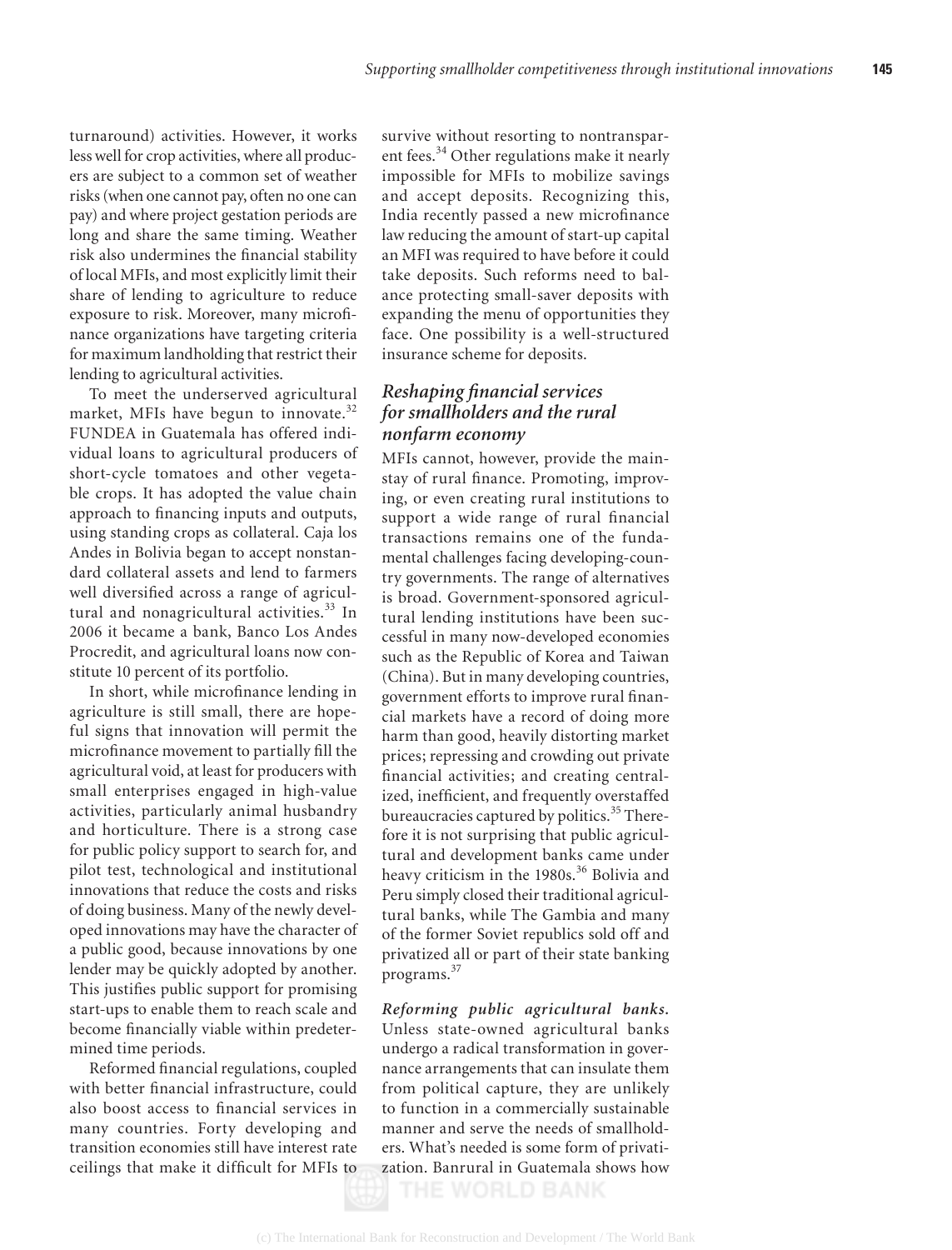# **BOX 6.5** *Banrural SA: from ill-performing agrarian bank to profi table public-private fi nancial institution*

Banrural SA in Guatemala shows that financial and development goals can be combined and that a large bank can remain highly profitable while offering financial services to poor, rural, and agricultural clients. Banrural was created in 1997, when Guatemala closed Bandesa, its poorly performing public agricultural bank. With 200,000 credit clients, Banrural has a default rate of less than 1.5 percent. With 1 million savings accounts, it facilitates the transfer of more than \$1.3 billion in remittances. It works mainly outside of Guatemala City. Half its clients are women, and it provides biometric and multilingual devices to serve illiterate and indigenous clients.

*An innovative governance model*. Banrural is controlled by private shareholders. The public sector owns less than 30 percent of the equity and provides no direct subsidies. The remaining 70 percent is divided among five types of stock, each represented on the board of directors. The 10 board seats are divided among the public sector (3), unions (mostly agricultural producer unions, not credit unions) (2), Mayan organizations (2), NGOs (1), small and micro enterprises (including microfinance organizations) (1), and the general public and former

Bandesa employees (1). Each group elects its own directors and can sell stock only to other members of the group. This unusual governance model has empowered the private stakeholders and balanced goals of profitability and rural development. It is sustainable because the board and equity makeup cannot be altered significantly over time.

*A focus on rural areas and poor cli*ents. Banrural's profits come from a high volume of small transactions, mostly in rural areas. Having learned the lessons of the microfinance revolution, it adapts financial technologies to its clienteleloan officers visit all clients, decisions are based on an evaluation of business and household income flows, and use of traditional collateral is limited—without losing its identity as a bank. Its lending portfolio to agriculture has more than doubled since it was privatized. To increase its reach to smallholders and rural microenterprises, Banrural functions as a second-tier bank, providing credit lines to more than 150 institutions, such as credit unions and financial NGOs. To build strong community bonds, it provides health care and scholarships and supports community activities.

*Source:* Trivelli 2007.

firm budget constraints and appropriate governance mechanisms can create a public-private institution that meets the needs of rural and agricultural finance (box 6.5). Other reforms of state-sponsored lenders have produced some of the most successful agricultural-oriented finance programs, including Bank Rakyat Indonesia and BAAC Thailand.

Building on existing (but perhaps failed) public banks offers the opportunity of using their branch networks to establish a presence and take advantage of scale and spatial dispersion to reduce costs. The successful restructuring and later privatization of the former agricultural bank of Mongolia (renamed KhanBank in 2006) and of NMB in Tanzania demonstrate the potential of an existing branch bank infrastructure, innovative and independent management and oversight, and strong barriers to political

interference to transform financial institutions. But such a transformation is hardly automatic or ensured, because state banks remain vulnerable to political capture. Key elements of reform include those advocated to improve governance and accountability of many state functions: transparency and professionalization. Financial objectives must be promoted by clear incentives for management and staff that tie rewards to the financial performance of branches.

Providing financial services through self*help groups and financial cooperatives.* In several Indian states, a separate movement has emerged, based on village-level women self-help groups and their federations at the village, mandal, and district levels. These estimated 2.2 million groups collect savings from their members and either deposit them in rural banks or lend them to members. After demonstrating their capacity to collect on loans over a six-month time period, rural banks will typically leverage a group's savings by a factor of four, providing additional capital that is mostly used for agricultural purposes. It is often easier for self-help groups to obtain loans than it is for larger farmers, many of them poor customers for rural banks. With the self-help groups responsible for all screening, processing, and collection activities, the transaction costs for loans are greatly reduced.

Financial cooperatives and their networks are reemerging as promising institutions in rural finance in many countries, combining the advantages of proximity with modern management tools.<sup>38</sup> Locally based, their transaction costs are typically lower than those of other financial institutions. But because they are members of a larger network, they can offer the variety and volume of financial services that rural customers require, and they can pool risks as well as costs. In Burkina Faso, RCPB, the largest network of financial cooperatives, is establishing rural service points and very small village-based credit unions, managed and supervised by financial cooperatives in larger villages. $39$ 

*Expanding the reach of rural finance.* Information technologies offer a broad array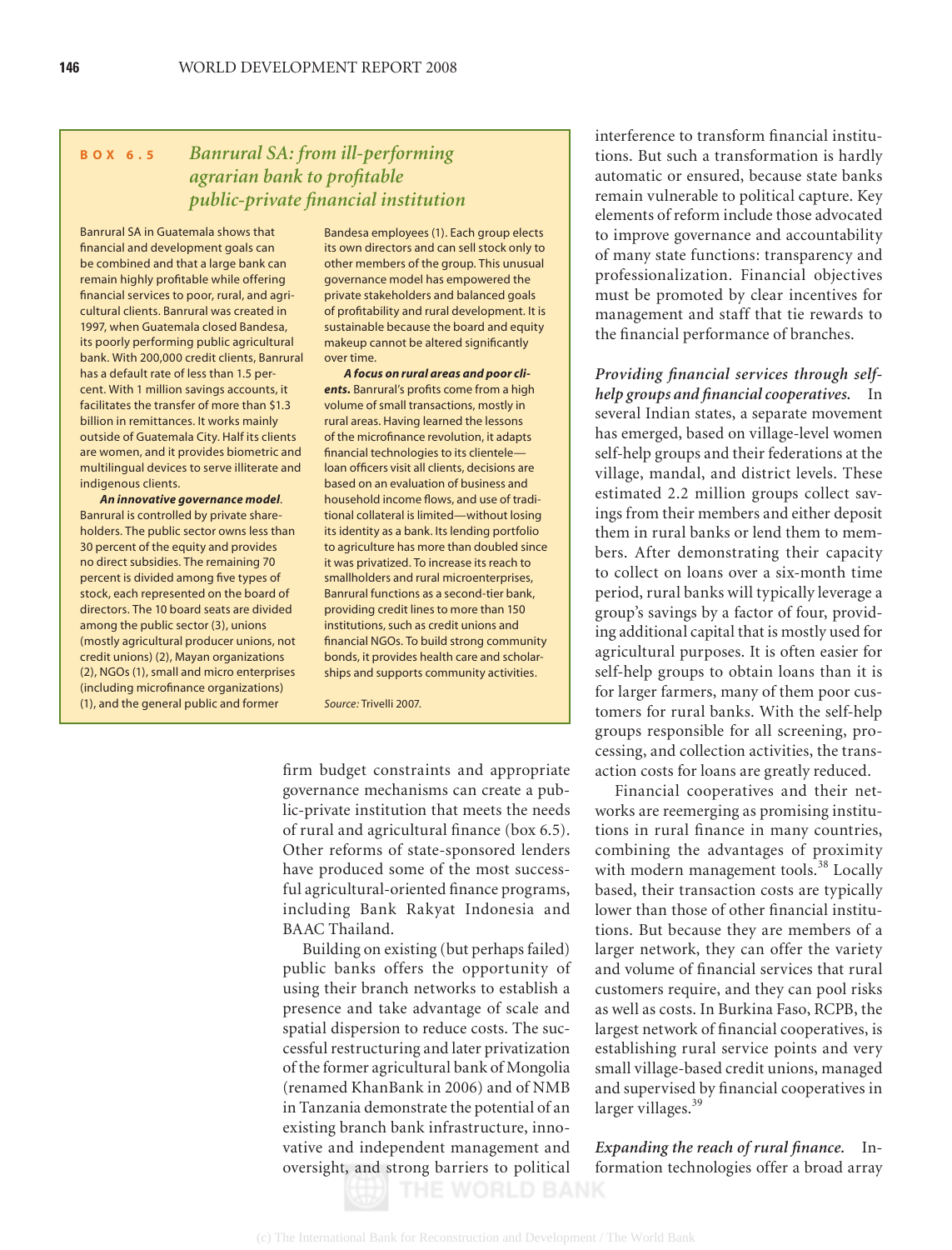of new ways to extend financial services to rural areas, for value chains and for agriculture more broadly. The use of mobile phones for banking is being pioneered by Wizzit in South Africa and by Globe Telecom and Smart in the Philippines. The phones can be used to pay for purchases in stores and to transfer funds, significantly reducing transaction costs. With legal frameworks in place, m-banking could be one of the major breakthroughs in extending outreach to poor customers.<sup>40</sup> Branchless banking—using post offices, stores, gas stations, and input providers—is another successful approach to reaching rural customers at low cost. Brazil, India, Kenya, the Philippines, and South Africa demonstrate its financial viability, although there are issues in regulating such endeavors.<sup>41</sup>

Rural leasing is another financing option for rural entrepreneurs, in agriculture and in the rural nonfarm economy. Commercial providers in Mexico, Pakistan, and Uganda show that leasing can finance the acquisition of productive assets.<sup>42</sup> Now running profitably, these commercial providers all benefited from access to government and donor funds to jump-start their operations, demonstrating the potential benefits of public-private partnerships.

*Financing through interlinked agents.* Yet another way to increase agricultural access to capital is financial intermediation through linked agents in value chains (input suppliers or output processors) (chapter 5). Those agents are often more able to cost-effectively monitor on-farm behavior (eliminating information asymmetries), thus reducing monitoring costs and enabling financial institutions to accept nonstandard forms of wealth as collateral, such as standing crops or, for warehouse receipt financing, harvested crops.<sup>43</sup>

Further work is needed to determine whether these (often spatially monopolistic) practices offer finance at competitive rates and whether transaction costs continue to bias them against smallholders. As mentioned, some MFIs and cooperatives have themselves begun to adopt this form of secured lending. But their success has in many instances been undercut by inadequate legal frameworks, which often prevent the collateralization of less conventional assets (such as an input supplier's contract for a standing crop). $44$  Further undercutting collateralized lending are legal systems that fail to provide clear rules for priority claims on assets and prompt redress in the event of default. Without collateral, high risks cannot always be compensated by higher interest rate premiums, so many smallholders are simply rationed out of the credit market.

*Reputational collateral through microcredit reporting bureaus.* Microcredit reporting bureaus that establish individual reputations can help small farmers use their past credit histories as an asset. A smallholder begins by establishing a credit history in the MFI sector, often using credit for nonagricultural purposes. In some instances, savings records are also accepted as proof of good financial behavior. The credit bureau establishes a reliable, portable signal of the borrower's reputation. Armed with this signal, a borrower should then be able to climb a lending ladder, moving from the more restricted purposes and term structures of MFI credit to standard loan contracts from institutions able to bear the portfolio risk and term structures required for agricultural loans.

For a lending ladder to work, two things must happen. First, a credit report must help lenders select clients and induce clients to repay loans. This becomes all the more essential as competition among lenders rises. Second, information on a borrower's credit worthiness and reputation must flow up the rungs from MFI to commercial lenders. A study of a credit bureau that includes MFIs in Guatemala shows that both can happen.<sup>45</sup> However, a client's credit history addresses risks related to the borrower's financial behavior—but it does not, and cannot, address business risks related to weather and prices in agriculture.

#### **Insurance to manage risk**

Risk distorts investments and puts assets in jeopardy. Insurance can assist farmers in taking more risks in production and prevent shocks from depleting their assets. It can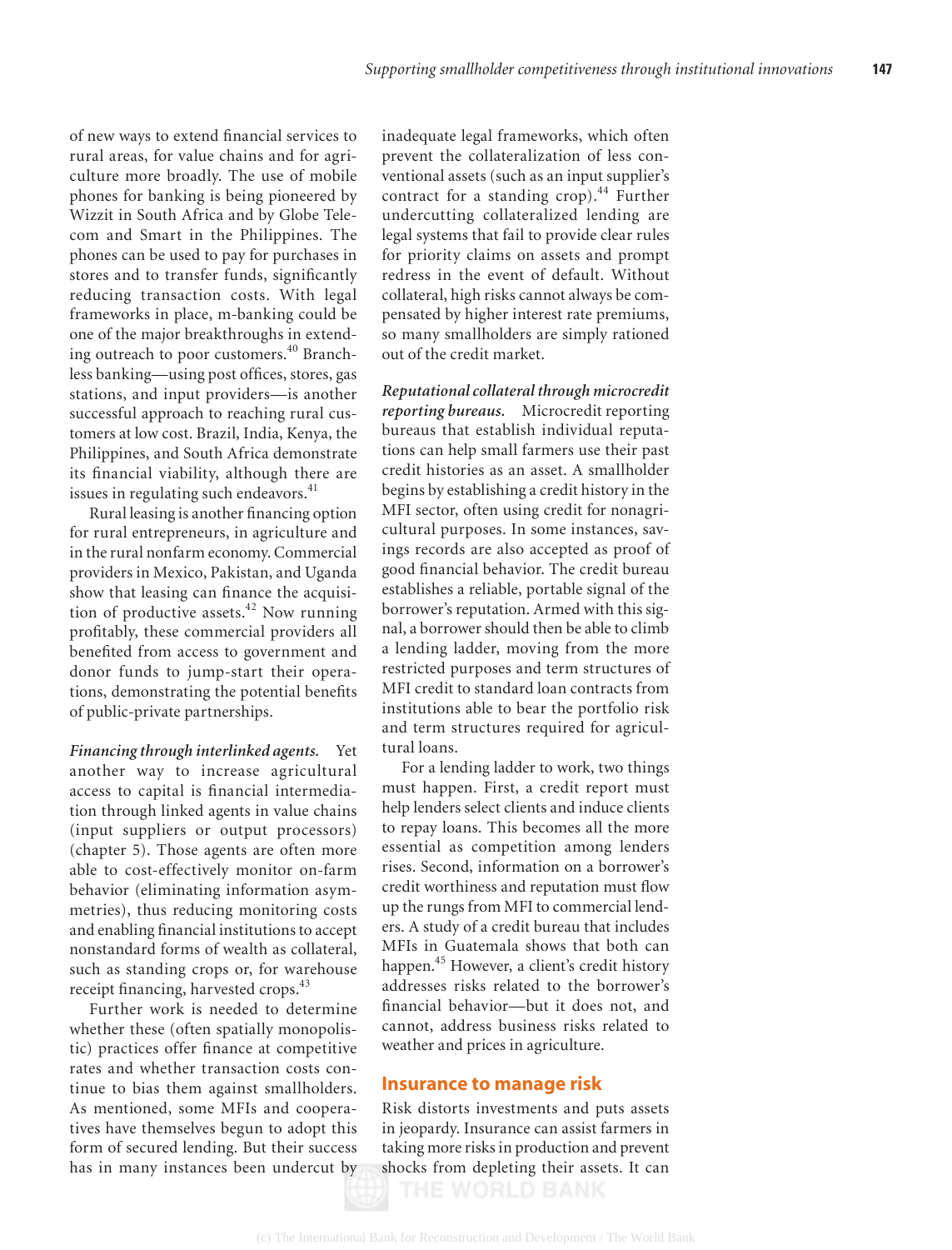also reduce interest rates needed to offset the risk of default and increase the availability of agricultural credit by making traders and other intermediaries more willing to put their assets into an agricultural loan portfolio.<sup>46</sup> And in addition to enhancing the supply of agricultural credit, insurance can make potential borrowers more willing to bear the risk of conventional collateralized loans. As always, there is a tradeoff. Insurance is costly and leads to higher overall costs when added on to a loan.

Individuals and local networks can do much to manage risk, but such strategies often founder on systemic risk, beyond the capacity of the individual and community to manage. Innovations to address systemic risk can complement the local capacity to manage idiosyncratic risks. By so doing, the expectation is that the innovations will underwrite a more productive and sustainable pattern of agricultural and human capital investment.

## *Individual and community responses to risk*

One element of any strategy to address the cost of risk is to expand a household's risk management opportunities. Communities have developed informal systems of mutual insurance and contingent loans to respond to shocks based on traditional norms<sup>47</sup> and local information. For example, pastoralists in Kenya provide cattle to neighbors who have lost a portion of their herds to repay past assistance and to create future obligations.48 But these systems tend to fail poor families, for several reasons. One is the inherent limitation of insuring for covariate shocks: one's neighbors cannot provide assistance if they are also under stress. Another is that such systems entail transaction costs of searching for partners, coordinating activities, and monitoring reciprocal arrangements. As these costs increase, the optimal size of a mutual-support network is reduced, also reducing risk sharing. Moreover, individuals tend to form networks with others of their own caste, ethnicity, and gender, as well as a similar asset base. Mutual insurance, though useful, tends to be weakest for the poorest and to fall short when it is most needed.

## *Managing risk through microfi nance*

As discussed, the absence of insurance limits access to credit. Conversely, accessible credit can help a household smooth consumption and avoid distress sales. But shouldn't households save in anticipation of future needs and use their savings to self-insure? Households do, of course, save grain and cash, but less than might be expected. Just as there are credit constraints, households have limits to saving because of low (or even negative) real interest rates, security concerns, and the inaccessibility of banks. In addition, family obligations and gender roles hinder the accumulation of cash. On the supply side, many banks find that transaction and regulatory costs make small deposits unprofitable. MFIs partially address this. In addition to their well-known extension of credit to households with limited collateral, many MFIs offer secure and convenient ways of saving small amounts, often requiring a savings history before granting a first loan.

MFIs can serve an additional role in risk management: they can reduce the marketing and monitoring costs of insurance by being intermediaries for insurance to their clients. MFIs often require insurance on the assets purchased when a loan is taken out—for example, to insure against the loss of a cow. They may also require clients to insure against external factors that interfere with the ability to repay on schedule or offer loan-protection insurance to ensure that debts are not passed on to survivors.

MFIs can serve as intermediaries for other types of insurance covering individual risks, taking advantage of their ability to collect small amounts regularly and in keeping with the transformation of some MFIs from lending institutions to providers of a broader range of financial services, including savings accounts. The marginal costs for collecting payments are reduced when staff networks are already in place, opening the possibility of providing death and disability insurance as well as health and crop insurance. Indeed, the lives of more than 1.6 million Africans were insured in 2004 through a profit-making microinsurance product marketed though 26 NGO-managed MFIs,  $WORLD$  BAN  $^{24}$  of them in Uganda.<sup>49</sup>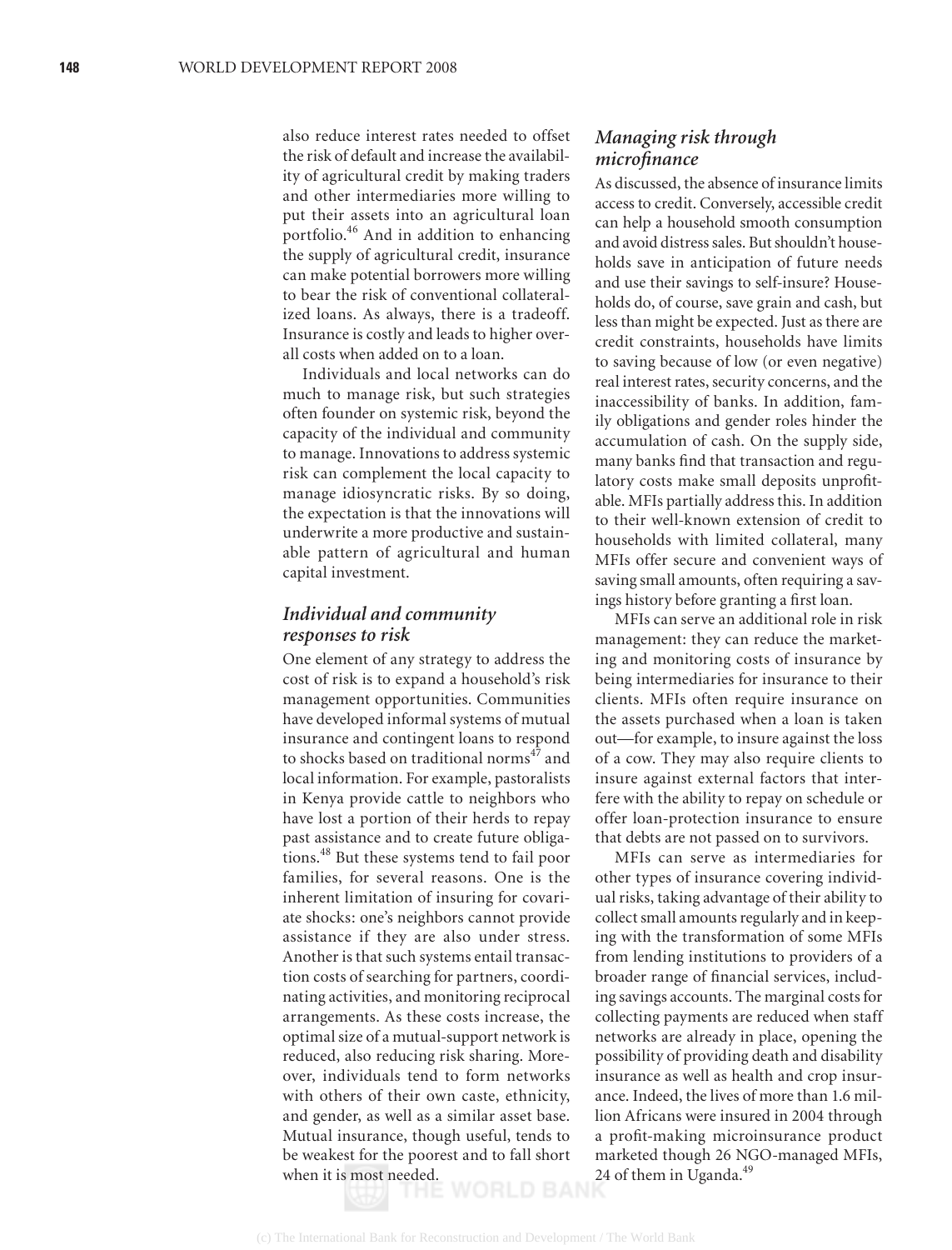# *Meeting the promise of weatherindexed insurance*

MFIs cannot necessarily address moral hazard or adverse selection, two major obstacles to providing insurance. One innovation that might do so is insurance indexed to an objective indicator of weather, such as rainfall or temperature. Because weather is not affected by individual behavior, indexed insurance can address both monitoring costs and moral hazard. The choice of indicator depends on both the type of coverage and the cost and availability of data for estimating the probability of a payout. Cumulative rainfall or the date of the start of a rainy season is often proposed as the indicator; the number of days with temperatures below or above a cutoff is also in common use.

One concern is basis risk—the correspondence of the indicator and the actual losses incurred by a policyholder. The more specific the indicator, the lower the basis risk and more responsive it will be to farmers' needs. But a diverse range of products—including separate rainfall contracts for planting, growing, and harvesting stages—would make their marketing more difficult because individuals often find it hard to assess the probabilities of an event. Furthermore, addressing individual shocks increases monitoring costs. So, index-based insurance may have its greatest potential in addressing broad covariate shocks.

Several approaches are being tried to adapt indexed insurance to diverse conditions. Because they are still in pilot stages, no definitive statement about their sustainability or their impact on credit rationing, input use, and portfolio choice is available. Mexico determines the timing of assistance to small farmers after weatherrelated shocks on the basis of a weather index. The payment amount is based on proxies for chronic poverty. In 2006, 28 percent of the nonirrigated cultivated area was covered through an insurance contract with the federal and state governments, with the availability of weather stations the main limitation. Mongolia, by contrast, promotes private livestock insurance, with the government addressing reinsurance to share risks among herders, the insurance

#### **BOX 6.6** *Mongolia's index-based livestock insurance*

Since 2005, Mongolia has piloted indexbased livestock insurance to share risks among herders, insurance companies, and the government. The project combines self-insurance, market-based insurance, and social insurance. Herders retain small losses that do not affect the viability of their business (self-insurance), while larger losses are transferred to the private insurance industry (market insurance through a base insurance product). This is not a purely commercial program, however. The government bears the final layer of catastrophic losses (social insurance through a disaster-response product).

Herders pay a market premium rate for the base insurance product, which pays out to individual herders whenever the livestock mortality rate in a local region exceeds a threshold. As excess mortality reflects a combination of dry,

windy summers and cold, high-snowfall winters, the insurance index is linked not to a weather event, but to historical livestock mortality data. Insurance payments are thus not directly linked to individual herders' livestock losses; payments are instead based on local mortality. This should avoid or reduce moral hazard and adverse selection—and reduce costs.

A key to the approach is having good data to develop the livestock mortality index. Mongolia has a 33-year time series on adult animal mortality for all regions and for the four major species of animals (cattle and yak, horse, sheep, and goat). The mortality index provides the basis for determining the specific mortality rates that would trigger indemnity payments.

*Source:* World Bank 2005l.

companies, and the government (box 6.6). In Malawi, weather-indexed insurance covers the loans necessary to finance improved seeds and fertilizer, with insurance payouts going directly to banks to settle the farmers' loans. In India, an MFI, BASIX, intermediates between insurance companies and its clients. The entry of private investors and the number of repeat customers for unsubsidized weather insurance indicates the potential for a private market.

## *Defi ning government's role in agricultural insurance*

The track record of agricultural insurance directly supplied by governments is not encouraging. In Brazil, costs exceeded premiums by more than 300 percent.<sup>50</sup> However, governments may have a role in inducing insurance services. In Tanzania, what farmers were willing to pay for insurance was less than the actuarial fair cost of providing coverage, particularly among low-income farmers.<sup>51</sup> Indeed, the tendency for wealthier households to purchase more insurance is a general pattern, with implications for income distribution.<sup>52</sup> Targeted subsidies might thus be warranted for variable costs to induce learning, especially when insurance premiums are less costly than ex post assistance. Subsidies can also offset the fixed costs of establishing a market.

(c) The International Bank for Reconstruction and Development / The World Bank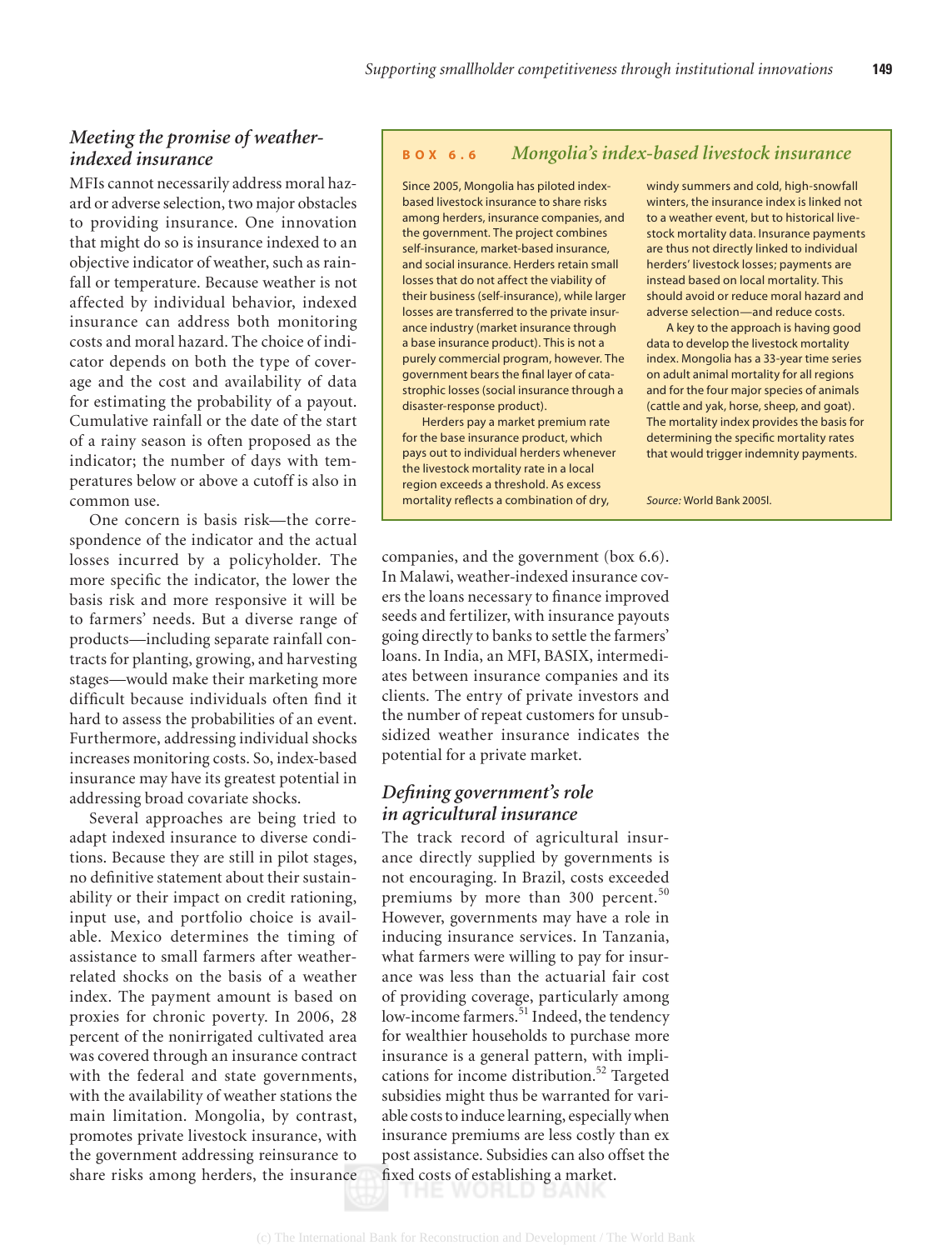Governments can also improve ex post risk mitigation by improving the data necessary for privately provided market insurance. For example, insurers may be unable to estimate the costs of rare events: a 1-in-100 event is hard to distinguish from a 1-in-80 event. Similarly, risks are hard to quantify in a changing climatic or economic environment. Thus, insurers may require higher premiums to accommodate such ambiguity of risk. When governments assemble information that can be employed in index-based insurance, they provide a public good that can improve the efficiency of markets and reduce costs.

# **Developing efficient input markets**

Agricultural productivity has grown rapidly where modern varieties and fertilizers have been widely adopted, but not where adoption has lagged (chapter 2). In much of Asia and parts of Latin America, promoting seed and fertilizer use was accompanied by complementary investments in irrigation, rural roads, marketing infrastructure, financial services, and other factors that made using seed and fertilizer profitable and paved the way for dynamic commercial input markets. But throughout most of Africa, these complementary investments are small or nonexistent, and private input markets have yet to emerge on a large scale. Recent initiatives to build seed and fertilizer markets provide lessons that can inform future policy design.

#### *Special challenges in seed and fertilizer markets*

Why are efficient markets for seed and fertilizer so difficult to develop? To begin with, demand for both inputs is highly variable in time and space. In developing countries, the demand for seed is strongest when farmers are growing hybrids, whose seed must be replaced regularly. It is weakest when farmers are growing varieties whose seed can be saved from the harvest and replanted for several cropping seasons. In addition, the quality of seed found in the market may be unknown as quality cannot be determined through visual inspection.

Similarly, demand for fertilizer used on noncommercial crops is generally weak and unstable, for many of the same reasons: lack of knowledge, information asymmetries, liquidity constraints, risk and uncertainty, and high opportunity costs.<sup>53</sup> Profitability tends to weigh heavily in farmers' decisions, because the cost of fertilizer often represents a large share of cash production costs.54 When cost factors and risk factors act in tandem, as they do in most rainfed environments, the impact on fertilizer demand can be significant.<sup>55</sup>

How do the distinctive features of demand for seed and fertilizer affect supply? The incentives for private firms to invest in producing and distributing seed depend on the potential profitability of these activities. In industrial countries, where economic incentives (and the expanding use of intellectual property rights) make it more likely that farmers will regularly purchase seed, plant breeding is done mainly by seed companies. But in smallholder agriculture in developing countries, seed companies depend on public research programs to provide varieties. This makes the pipeline for new products uncertain. Private seed companies usually have incentives to serve the needs of business-oriented farmers when the predominant seed technology is hybrid, when onfarm seed production is difficult, or when output markets demand a uniform product that depends on genetically uniform, high-quality seed. $56$  When these conditions are absent, as is often the case in smallholder farming systems, the incentives for private seed companies are low.

For fertilizer, seasonally variable and geographically dispersed demand discourages potential suppliers because markets are small, making low-cost procurement difficult. Producing, importing, and transporting fertilizer entail major economies of scale.<sup>57</sup> Importing fertilizer, for example, is most cost effective in lots of 25,000 tons, considerably above the annual demand in most Sub-Saharan African countries. Transport costs are particularly high in Africa because of the generally poor road and rail infrastructure. Because of domestic transport costs, fertilizer use is higher in coastal African countries than in land-



<sup>(</sup>c) The International Bank for Reconstruction and Development / The World Bank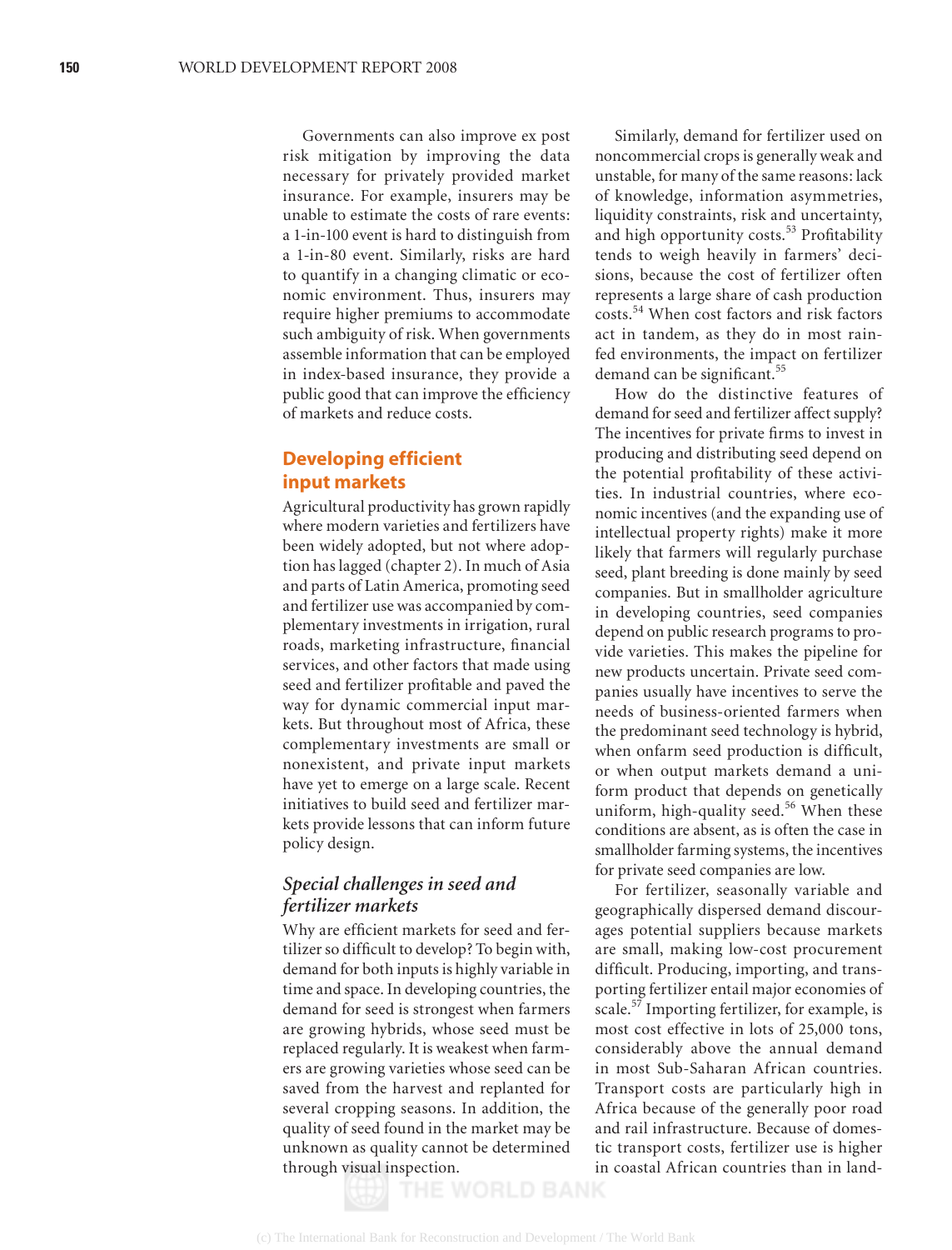#### **Figure 6.2 Transport costs make up about onethird of the farmgate price of urea fertilizer in African countries, 2005**



Source: Gregory and Bumb 2006.

locked ones.<sup>58</sup> In Malawi, Nigeria, and Zambia, international and domestic transport costs make up about one-third of the farmgate price (figure 6.2).

Adding to the high logistics costs are high financing costs. Fertilizer purchases typically involve large volumes, and a year or more can elapse between the time advance payments are made to a supplier and the time proceeds are received from retail sales. Just as producers face risk, so do input suppliers. If rains fail early in the season, sales of fertilizer can plummet as farmers scale back their planting. And if rains fail late in the season, credit recovery can become difficult as farmers experience crop failures and are unable to repay their loans.

#### *Promoting seed and fertilizer use in Africa*

Given the market failures that lead to socially suboptimal use of seed and fertilizer, governments frequently step in to distribute them directly. Government-led distribution programs have often increased input use, but the fiscal and administrative costs are usually high and the performance erratic.<sup>59</sup> Recent cutbacks in public seed multiplication schemes and public seed distribution programs have saved money for governments, but private companies have not always stepped in to fill the gap, leaving many smallholders with no reliable access to seed.

Initiatives to promote fertilizer use have usually encouraged cost-effective importing. Many Sub-Saharan countries do not have access to the raw materials to manufacture fertilizer, and few have a domestic market big enough to support an efficient manufacturing facility. Government initiatives have often sought to make fertilizer more affordable at the farm level, commonly through subsidies, which are enjoying new popularity.<sup>60</sup> Subsidies remain controversial, however, in part because of their high cost. To cite a possibly extreme example, in Zambia 37 percent of the public budget for agriculture in 2005 was devoted to fertilizer subsidies (figure 6.3). Subsidies may also heighten inequality by benefiting mainly the larger farmers.<sup>61</sup>

There are situations where fertilizer can be productively subsidized, but they need to be carefully identified (box 6.7). When used as part of a broader strategy to address the binding constraints on supply and demand, well-designed fertilizer subsidies can help to overcome temporary market failures. But they should be "market smart," contributing to the development of viable privatesector-led input markets.<sup>62</sup> Market-smart subsidies should be targeted to poor farmers to encourage incremental use of fertilizer by those who would otherwise not use it. As volumes increase, the market price of fertilizer will come down to the true economic price and reduce the need for subsidies.

#### **Figure 6.3 More than a third of Zambia's 2004/05 public budget for agriculture went to fertilizer subsidies**



(c) The International Bank for Reconstruction and Development / The World Bank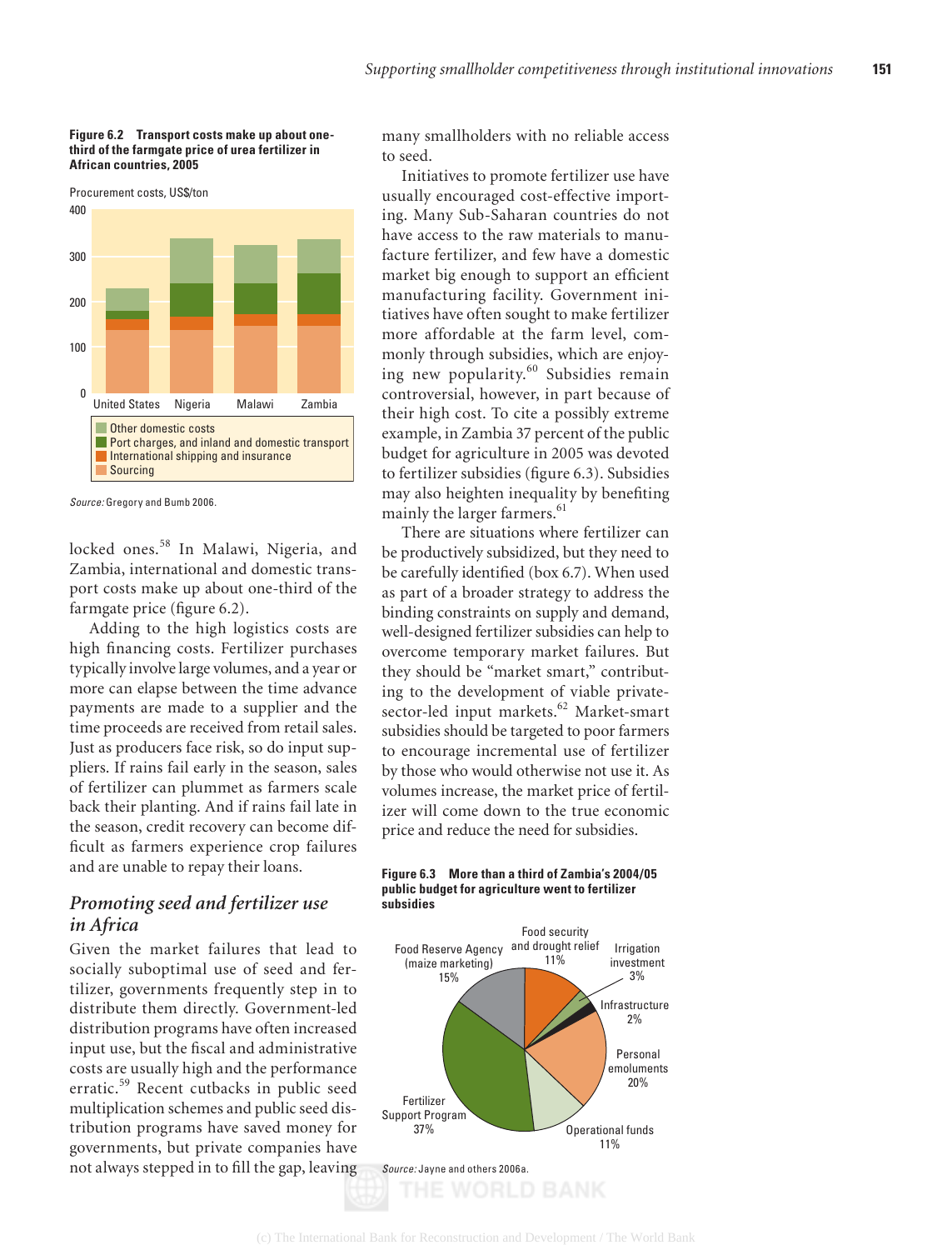## **BOX 6.7** *Is there a rationale for fertilizer subsidies?*

Fertilizer subsidy programs have tried to remedy low fertilizer use by small-scale farmers in Africa. Various benefits are cited in justifying the subsidies—economic (real productivity increases), environmental (reductions in land degradation), and social (poverty alleviation or emergency relief). Despite having some obvious drawbacks-the high cost, difficult targeting, and crowding out of commercial sales fertilizer subsidies continue to have strong support from farmers and from politicians who view farmers as an important constituency.

Two questions should be addressed in considering whether subsidies are appropriate for promoting increased fertilizer use. First, can fertilizer subsidies bring economic benefits to societies that exceed their costs? Second, are there circumstances when subsidies are justified to achieve social rather than economic goals?

#### **For efficiency**

Fertilizer subsidies can bring economic benefits to society in several ways:

• They can kick-start fertilizer markets by offsetting high initial distribution costs until the market expands, economies of scale are realized, and prices decline.

- They can stimulate adoption by encouraging farmers to use fertilizer and learn about its benefits, creating positive externalities for others.
- They can overcome missing or imperfect credit or insurance markets for farmers that cause farmers to use suboptimal amounts of fertilizer.
- They can offset taxes or output price controls that make fertilizer financially unprofitable, when removal of taxes or price controls is not feasible.
- They can generate environmental externalities associated with higher soil fertility reducing soil erosion, deforestation, and carbon emissions.

In practice, it has been difficult to implement subsidies and avoid undesirable market and distributional effects.

#### **For welfare**

If it would not be economical to use fertilizer even when input, output, finance, and risk markets are working well, is there a rationale for using subsidies to achieve noneconomic or social safety-net objectives, such as food security or emergency income support? Fertilizer subsidies would have to be the most cost-effective option for achieving the desired social objective, compared with such alternatives as food aid, food for work, and cash transfers.

Whether fertilizer aid is cheaper than food aid depends on the relative costs for governments to acquire fertilizer and food, and to deliver the items to needy households. It also depends on the additional food crop output likely to be generated per dollar of fertilizer distributed to and applied by farmers—and other cost savings associated with fertilizer aid, such as avoiding farm-to-market transport and handling costs incurred when farmers must sell a portion of their crop to repay fertilizer loans.

Fertilizer aid would be appropriate if food markets are working poorly. However, cash transfers to enable households to purchase food may be more appropriate if food markets are working well, especially in marginal areas where food production payoffs for fertilizer use are risky.

*Sources:* Conley and Udry 2001; Foster and Rosenzweig 1995; Gramlich 1990; Morris and others 2007; Sachs 2003; Pedro Sanchez, personal communication, 2007.

Market-smart fertilizer subsidies can be justified, but the conditions for using them efficiently are demanding. They should stimulate new demand for fertilizer without displacing existing commercial sales. They should encourage competition in fertilizerdistribution channels. And they should be temporary, introduced for a limited period, with a clear schedule for phasing out when they've achieved their purpose. Fertilizer subsidies used as a safety-net measure in marginal production environments can rarely be recommended, because other instruments for providing income support or ensuring food security will almost always be more effective.

#### *What shows promise?*

Because public interventions in seed and fertilizer markets have so often failed, attention is turning to new approaches to establish sustainable private-sector-led input distribution systems. What can be done to overcome the weak demand and inadequate supply for seed and fertilizer?

On the demand side, efforts to encourage greater use of seed and fertilizer have often focused on strengthening the ability of farmers to acquire inputs. To stimulate market development, vouchers have been distributed rather than the inputs themselves. In Malawi, under a scheme known as Inputs for Assets, vouchers were distributed only to those who had participated in a public works project, providing some self-targeting because wealthier farmers were less likely to participate in building roads. Vouchers were redeemable with local agrodealers, which strengthened effective demand for inputs and increased sales—and profits—of private distributors.63 More recently the government of Malawi has sought to increase demand significantly through large-scale distribution of coupons (about 3.5 million in 2006/07), with farmers expected to pay a cash price when redeeming the coupon equivalent to about one-third the retail price of fertilizer. With the help of favorable weather, aggregate maize production increased sharply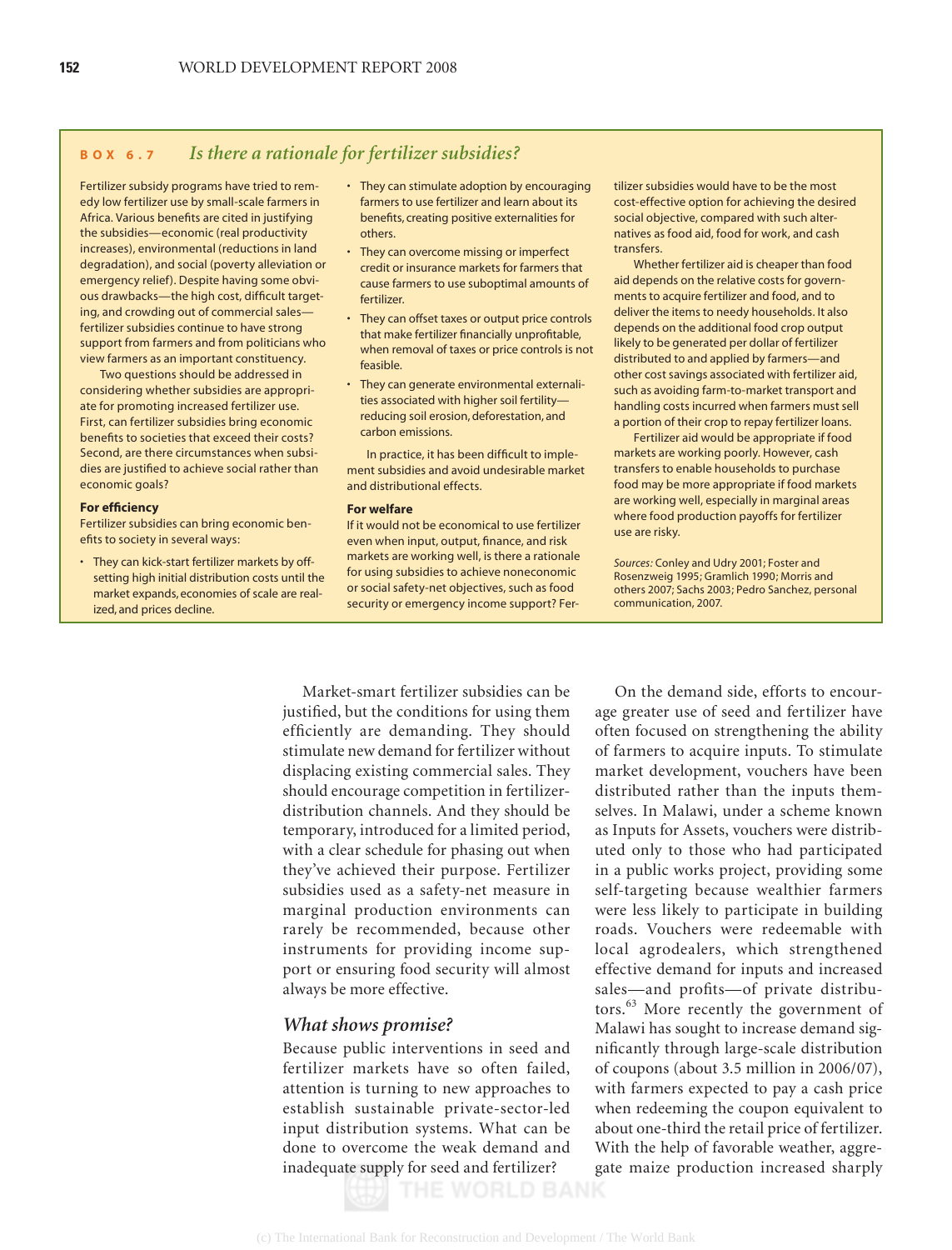after the program was launched, but the budgetary costs of the program have been very high and difficult to control, and there has been a high level of displacement of smallholder commercial fertilizer sales.

In an experimental pilot scheme in Kenya, fertilizer vouchers were sold to farmers at harvest time as a commitment device to ensure that funds were reserved for fertilizer rather than drawn away to meet other demands—with good results.<sup>64</sup> In Mali and Nigeria, matching grants were provided to producer organizations during an initial period for use in testing and learning about new technologies.<sup>65</sup>

On the supply side, the international research centers of CGIAR have promoted partnerships in eastern and southern Africa between public plant-breeding programs and private seed producers. In West Africa, Sasakawa Global 2000 has supported smallscale private seed producers by providing technical training, business advisory services, and access to credit. In Kenya, Malawi, and Uganda, the Rockefeller Foundation has teamed with local NGOs to build networks of rural agrodealers (box  $6.8$ ).<sup>66</sup> In Angola, Mozambique, and other countries where farmers lost their seed stocks during civil conflicts, NGOs such as Seeds of Hope have sponsored seed fairs and seed exchanges to supplement emergency seed distribution.<sup>67</sup>

Another avenue for improving input supply systems is to strengthen the capacity of producer organizations to take responsibility for the final stages of distribution. For smallholders, purchasing inputs in bulk and organizing distribution through their own organizations is a way to compensate for inadequate private sector delivery. For input suppliers, dealing with producer organizations presents considerable advantages over dealing with geographically dispersed farmers who individually purchase only very small quantities of inputs. In Ethiopia, producer organizations are taking over retail fertilizer distribution from government and parastatal companies.

These and other innovative efforts to stimulate greater use of improved seed and fertilizer provide lessons about state and donor support to private-sector-led agricul-

# **BOX 6.8** *Thriving rural input supply retailers as agrodealers in Africa*

The Rockefeller Foundation has led the development of agricultural input supply pipelines in rural Kenya, Malawi, and Uganda. Working with global partners such as the International Fertilizer Development Center (IFDC) and local organizations, it has piloted:

- Training rural retailers to develop their technical, product, and business management skills. After being trained, the retailers become certified as agrodealers.
- Linking certified agrodealers to major agricultural input supply firms, using partial credit guarantees that cover 50 percent of the default risk.
- Repackaging seed and fertilizer into small packs (as small as 1 kilogram for seeds and 2 kilograms for fertilizer) to increase the affordability for farmers.
- Organizing agrodealers into purchasing groups to facilitate bulk purchasing from suppliers. The group members provide joint collateral to guarantee repayment.

These efforts to strengthen rural distribution networks are beginning to bear fruit. In Malawi a recent survey of rural markets showed that the majority of farmers now buy their inputs from local agrodealers, not from the government-owned Agricultural Development and Marketing Agency or from large commercial distributors in urban areas.

With the number of agrodealers expanding, the distances traveled by smallholder farmers in search of inputs have been drastically reduced in many districts. The range, volume, quality, and price of agricultural inputs supplied into rural areas have also improved significantly.

Meanwhile, the default rate on the credit guarantees was less than 1 percent in the first three years of the program. The low default rate is attributed to the high quality of the technical and business management training for the agrodealers—and their acting together to ensure repayment. As a result of greater involvement in seed and fertilizer sales, agrodealers have become important extension nodes, and several seed, fertilizer, and agrochemical companies now use the agrodealers to conduct demonstrations of new technologies.

*Source:* Morris and others 2007; Kelly, Adesina, and Gordon 2003; International Fertilizer Development Centre (IFDC) 2005.

tural input markets. Progress in improving seed and fertilizer distribution systems will not be sustainable, however, unless there is strong, effective demand for both inputs, assured only as long as investment in seed and fertilizer is profitable for farmers. That will be the case only if they have access to reliable markets for selling their products at remunerative prices (chapters 4 and 5). Building input markets must go hand-inhand with building output markets and linking farmers to those markets.

# **Producer organizations in a context of value chains and globalization**

A prosperous smallholder sector is one of the cornerstones of an agriculture-fordevelopment strategy. Yet, smallholders typically face high transaction costs and low bargaining power in factor and product markets. They have limited access to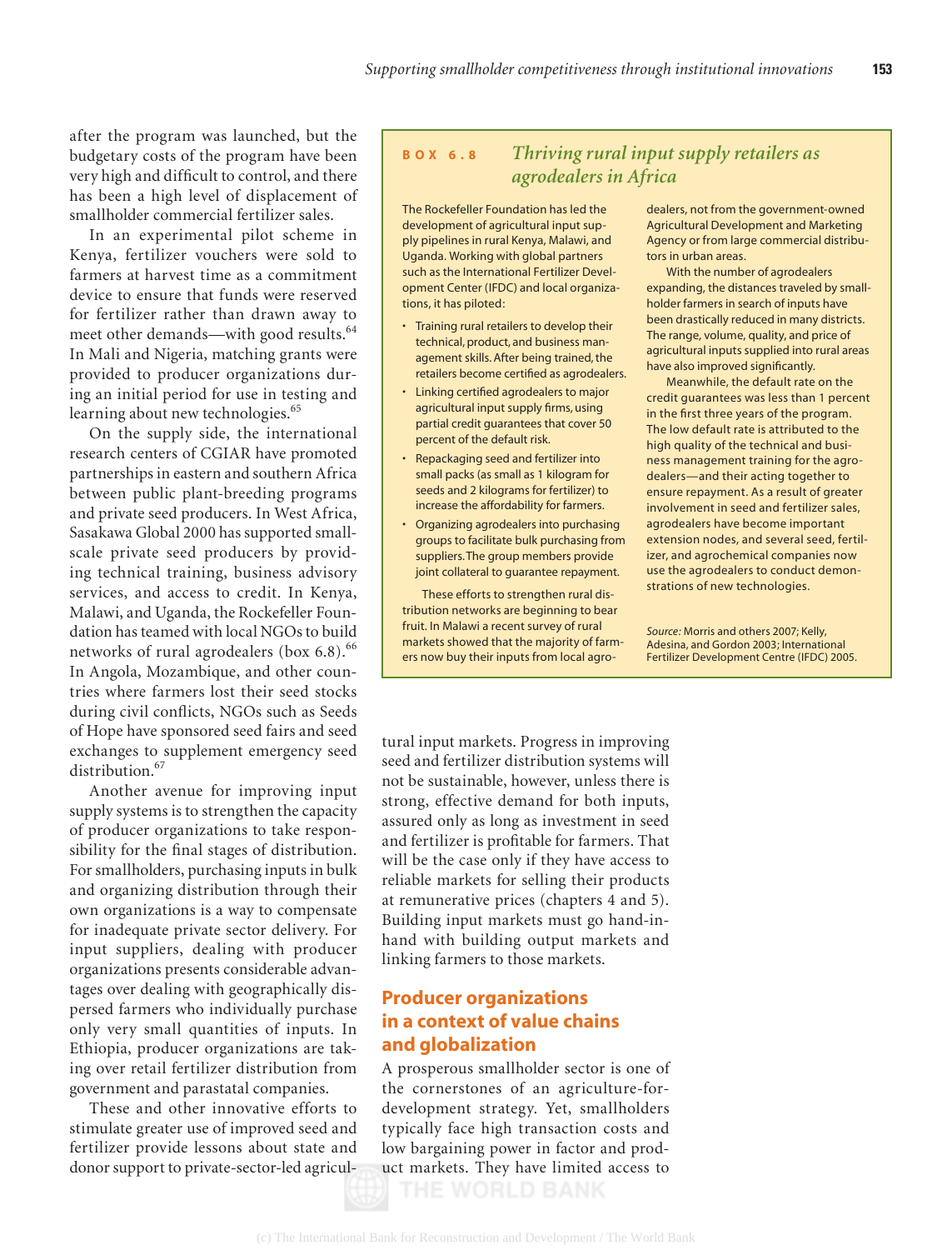public services, and their voices are often not heard in policy forums where issues that affect their survival are being decided. In a world increasingly dictated by value chains and the rules of globalization, competitiveness is the condition for survival. To confront this situation, smallholders have formed various types of producer organizations to better compete. These organizations have expanded rapidly in developing countries, and there are dispersed successes on three fronts: markets, public services, and voice. However, the world of value chains and global market forces is creating new challenges for their organizations. The challenge for the organizations is how to respond; for governments and donors it is how to assist without undermining the organizations' autonomy.

## *Producer organizations have increased rapidly in developing countries*

Producer organizations are membershipbased organizations or federations of organizations with elected leaders accountable to their constituents. They take on various legal forms, such as cooperatives, associations, and societies.<sup>68</sup> Their functions can be grouped in three categories:

- Commodity-specific organizations focusing on economic services and defending their members' interests in a particular commodity, such as cocoa, coffee, or cotton
- Advocacy organizations to represent producers' interests, such as national producers' unions
- Multipurpose organizations that respond to the diverse economic and social needs of their members, often in the absence of local governments or effective public services

In industrial countries, producer organizations have been fundamental to the success of the family farm, still the dominant form of organization of production today. In the United States, dairy cooperatives control about 80 percent of dairy production, and most of the specialty crop producers in California are organized in cooperatives.69 In France, 9 of 10 producers belong to at least one cooperative, with market shares of 60 percent for inputs, 57 percent for products, and 35 percent for processing.70

In the 1960s, many developing-country governments initiated cooperative development programs, often to ensure quotas for cash crops and distribute subsidized credit and inputs. Cooperatives were largely government controlled and staffed. So farmers considered them as an extended arm of the public sector, not as institutions that they owned. This form of cooperative was rarely successful. Political interference and elite capture resulted in poor performance and discredited the movement. For example, in the case of the Indian sugar cane cooperatives, large growers depress the price of sugar cane to the detriment of small farmers. This generates retained earnings within the cooperatives that large farmers can then siphon off through various means.<sup>71</sup>

This situation changed radically in the 1980s. Political liberalization opened opportunities for producers to become active players through organizations of their own. Structural adjustment disengaged the state from many productive functions and services. Contrary to expectation, the dismantling of parastatal agencies led to only limited entry of private providers, mostly in high-potential areas. Smallholders thus turned to producer organizations to compensate for the withdrawal of state services and the lack of private alternatives. Where government interference in cooperatives prevailed, producers often sidestepped them and created associations.

As mentioned in chapter 3, producer organizations have spread rapidly. It is estimated that 250 million farmers in developing countries belong to one.<sup>72</sup> Producers are also organizing at the regional and international levels (box 6.9). These organizations enable producers to participate in consultations with regional and international bodies.

Producer organizations engage in a broad array of activities that are reviewed in the *Report.* They participate in trade negotiations and domestic agricultural policy making (chapter 4), improve the terms of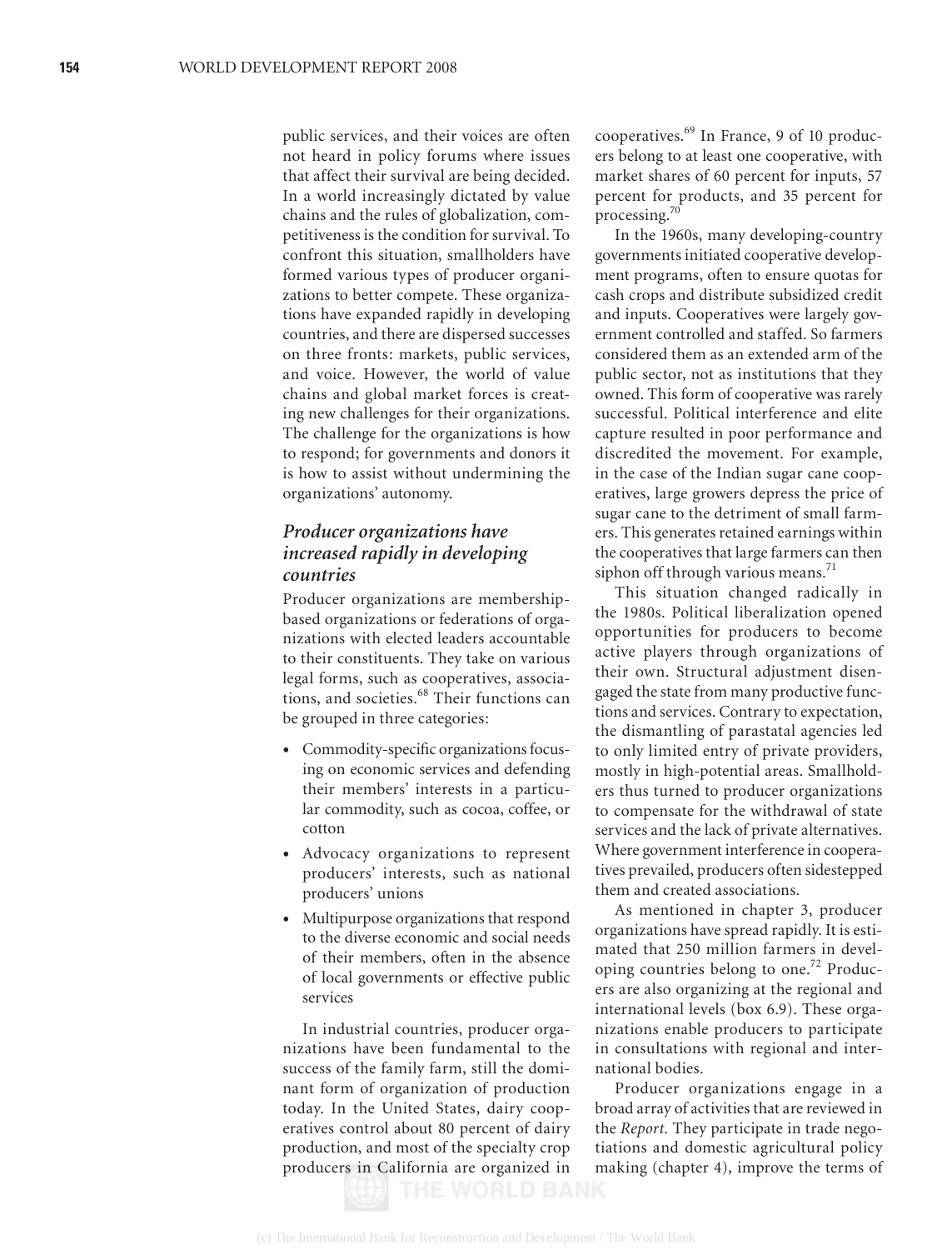access to output (chapter 5) and input markets (above), support the generation and adoption of technological innovations and diversification into new activities (chapter 7), and contribute to natural resource management (chapter 8). They are a fundamental building block of agriculturefor-development agendas (chapter 10). And they are actively engaged in participatory governance, particularly in relation to decentralization and community-driven development approaches (chapter 11).<sup>73</sup>

Among the better-known producer organizations are the Indian Dairy Cooperatives Network and the National Federation of Coffee Growers of Colombia. In 2005 the Indian Dairy Cooperatives, with 12.3 million members, accounted for 22 percent of the milk produced in India. Sixty percent of the cooperative members are landless, very smallholders, or women. (Women make up 25 percent of the membership). $^{74}$ Created in 1927, the National Federation of Coffee Growers of Colombia has 310,000 members, most of them smallholders (less than 2 hectares), and it provides production and marketing services to 500,000 coffee growers. It uses its revenues to contribute to the National Coffee Fund, which finances research and extension and invests in services (education and health) and basic infrastructure (rural roads, electrification) for coffee-growing communities.<sup>75</sup>

#### *Producer organizations face many challenges*

Producer organizations have expanded rapidly, but existence does not guarantee effectiveness. For that, they need to face five major challenges, both internal and external to the organization.<sup>76</sup>

*Resolving confl icts between effi ciency and equity.* Producer organizations typically operate in the context of rural communities where they are subject to norms and values of social inclusion and solidarity. This may clash with the requirements of professional, business-oriented organizations that must help members compete to survive in the market place. In the name of inclusion, organizations have difficulty excluding members who do not comply

# **BOX 6.9** *Producer organizations with international memberships*

The International Federation of Agricultural Producers (IFAP) was founded in 1946. To meet the needs of farm organizations from developing countries, it created AgriCord in 2000, an alliance of agriagencies that offer programs to strengthen farmer organization members of IFAP. Under AgriCord's capacity–building program, farmer organizations from industrial countries help to strengthen their colleagues in developing countries. IFAP represents 115 national organizations from 80 countries, and developing countries now form the majority of IFAP membership. It is the only world forum for farmers from industrial and developing countries to exchange concerns and set common priorities. It has general consultative status with the Economic and Social Council of the United Nations and the CGIAR.

Via Campesina, an international network of 92 federations or unions, was created in 1992 to coordinate organizations of small and midsize producers; agricultural workers; rural women producers; and indigenous communities from Africa, America, Asia, and Europe. It aims at influencing decision making by governments and multilateral organizations regarding the economic and agricultural policies that affect its members and strengthening women's participation.

*Sources:* [www.ifap.org/en/index.html;](http://www.ifap.org/en/index.html) [www.viacampesina.org.](http://www.viacampesina.org)

with obligations. In the name of solidarity, they are pressed to cross-subsidize poorerperforming members at the expense of better performers, thereby weakening rewards for efficiency and innovation. They are also frequently pressed to deliver public goods to the community, putting a drain on their resources.77 An analysis of 410 producer organizations in Chile shows that ones that succeed have strict rules that are performance oriented. Rules allocate costs and benefits to each member on the basis of his or her farming performance and market conditions; enforce agreements between the organization and the individual; and reduce the transaction costs of negotiating, monitoring, and enforcing agreements between the organization and its members.78

*Dealing with a heterogeneous membership.* 

Producer organizations have to represent the interests of an increasingly diverse membership (chapter 3). This creates a major challenge in achieving fair representation across a widening spectrum of interests. Leaders tend to be older males, larger-scale farmers, and members of the rural elite. Yet, organizations have to ensure that the interests of smallholders, women, and young producers are fairly represented and their needs adequately served. There is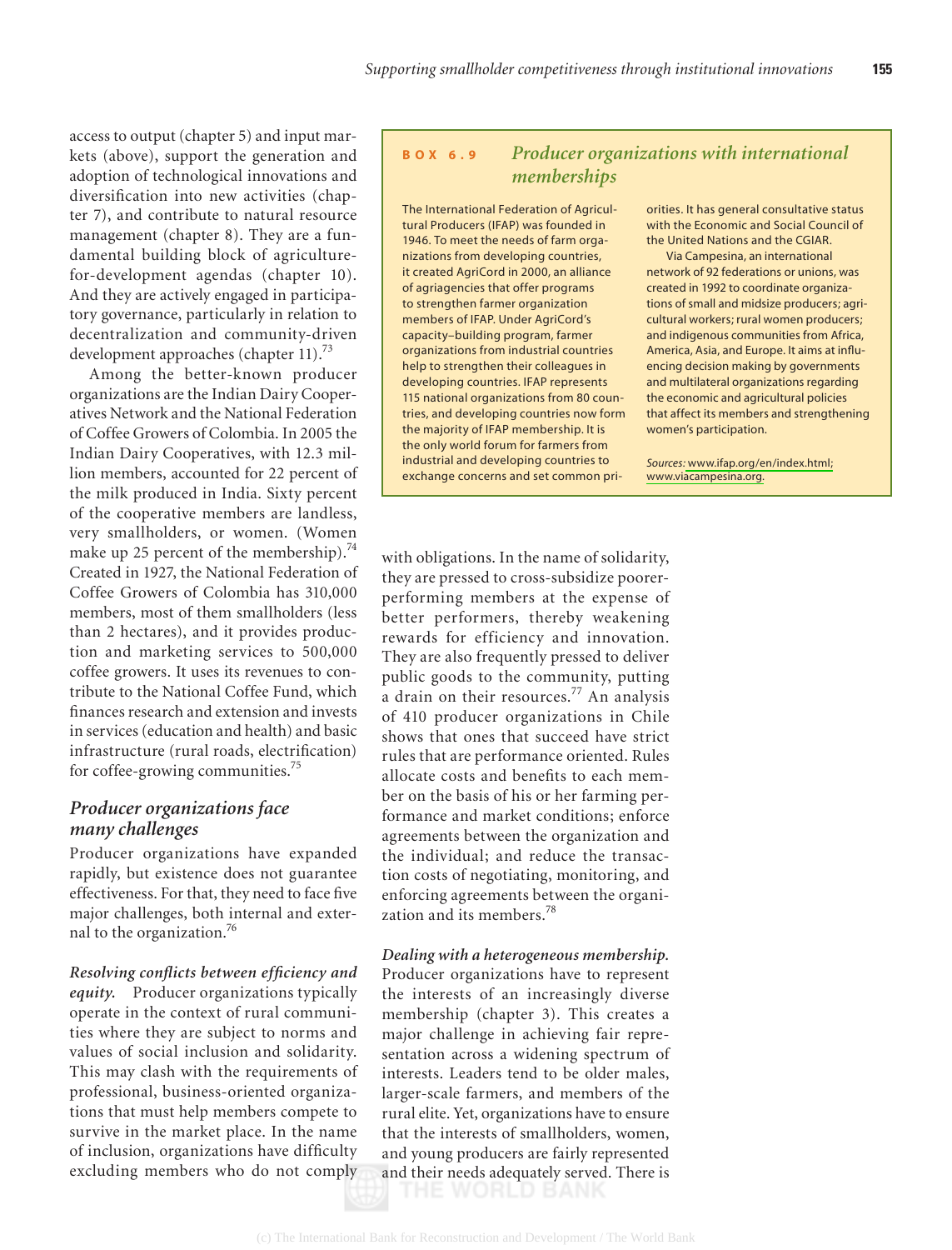an important role here for public social services and NGOs to help enhance the capacity of weaker members in acquiring skills and achieving voice in the organizations. Important is to put in place more transparent decision-making mechanisms as well as information and communication systems, using media and information technology to empower the newer and weaker members, improve the governance of the organizations, and enforce leaders' accountability toward their members.

*Developing managerial capacity for highvalue chains.* Globalization and integrated supply chains place new demands on the managers of producer organizations. Managers must deal with more sophisticated national and international supply chains, with stringent and changing requirements (chapter 5). They must orchestrate members' supplies to meet the demands of these value chains—achieving scale and timing in delivery; satisfying sanitary and phytosanitary standards; and meeting the specifications demanded by agroprocessors, exporters, and supermarkets.<sup>79</sup>

Here as well, governments and donors have an important role to play in supporting capacity building in a wide variety of areas: management; market intelligence; technical aspects of production; input procurement and distribution; meeting phytosanitary standards; and engaging in policy analysis, dialogue, and negotiations. Donors have also been involved in strengthening leaders' managerial capacities and putting in place transparent financial management systems.

*Participating in high-level negotiations.*  Producer organizations participating in high-level technical discussions, such as global trade negotiations, need new technical and communication skills.<sup>80</sup> In addition, experts that represent the organizations must remain true to national and local members' interests, a difficult challenge for apex organizations covering a wide range of interests. This requires maintaining open channels of communication with their memberships at the local, regional, and national levels. Governments and donors can enhance the effectiveness of producer organizations' participation in these consultations by helping them gain equal access to information, seek professional advice to better understand the consequences of the policies being discussed, and recruit expertise to prepare their inputs into the policy dialogue.

*Dealing with a sometimes-unfavorable external environment.* However effective they are internally in meeting the above four challenges, producer organizations cannot successfully promote the interests of smallholders without an enabling legal, regulatory, and policy environment that guarantees the organizations' autonomy. This requires changing the mindset of policy makers and staff in government agencies about the role of the organizations. Organizations must be recognized as fullfledged actors, not as instruments of policies designed and implemented without consulting them, nor as channels for implementing donors' agendas. Public services must be client oriented to partner with the organizations, with mechanisms that allow equitable negotiations between the organizations and other sectors. Governments' interference in cooperatives management must be removed, a difficult process that requires confronting powerful, vested individual and political interests.<sup>81</sup> Donor support to the Indian dairy cooperatives was partly motivated by the objective of improving their efficiency through removing government interference. Although considerable progress was made, the objective was still not completely achieved by the end of two decades of support.<sup>82</sup> Hence, an effective use of producer organizations as part of an agriculture-fordevelopment agenda requires a strong, proactive state setting the conditions for this to successfully happen.

# *Supporting producer organizations to empower them*

Governments and donors have supported producer organizations, often through specialized NGOs. Several producer organizations in industrial countries support